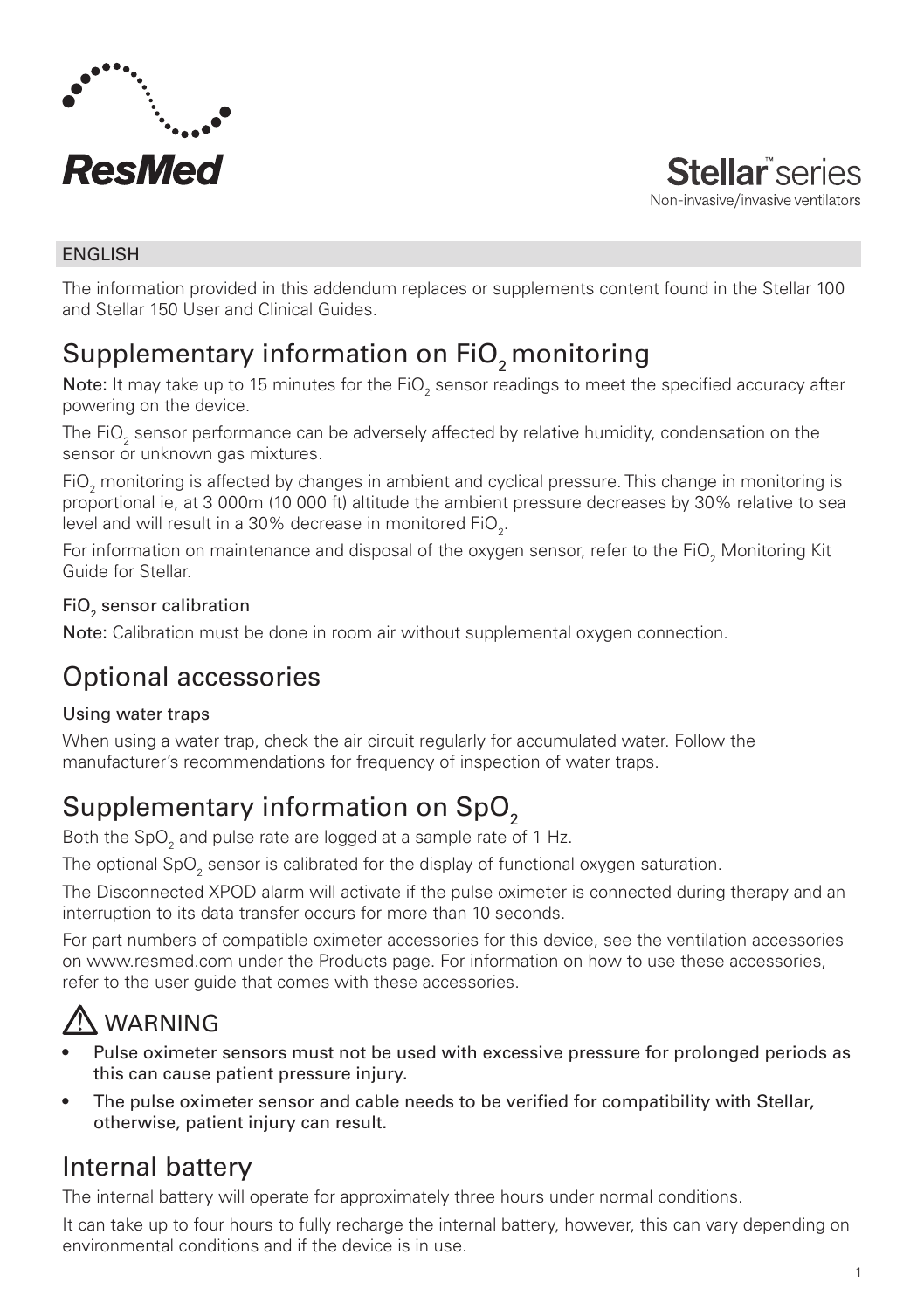# Working with alarms

When an alarm is muted, the Alarm mute key LED will light constantly. If after two minutes the problem is still present, the alarm will sound again for high or medium priority alarms except for the Internal Battery Low (30%) alarm. This alarm will be permanently muted with both the audible signal and alarm message cleared. However, these indicators will initiate again when the Internal Battery Empty (2 minutes remaining) alarm is activated.

| Alarm Volume Range                    | High, medium and low priority alarm (measured according to IEC 60601-1-8: 2012):<br>minimum 42 dB<br>maximum 79 dB               |
|---------------------------------------|----------------------------------------------------------------------------------------------------------------------------------|
| Applied parts<br>(as per IEC 60601-1) | Patient interface (Mask, endotracheal tube or tracheostomy tube)<br>Oximeter (optional accessory)                                |
| FiO, measurement                      | Range: 18% to 100%, Resolution: 1%, Accuracy: $\pm$ (2.5 vol.% +2.5% of actual oxygen<br>concentration)* (as per ISO 80601-2-55) |
| SpO <sub>2</sub> measurement          | Range: 70% to 100%, Resolution: 1%, Accuracy: $\pm$ 2% in a range of 70% to 100%                                                 |
| Internal battery                      | Lithium-Ion battery, 14.4 V, 2.75 Ah, 40 Wh<br>Operating hours: 3 h with a new battery under normal conditions                   |

# Technical specifications

 $^*$  The measured FiO $_{_2}$  sampled at a minimum of 1Hz has a response time of 14s to 90% of the final value. The long term output drift in 100%  $\mathrm{O}_2$  is typically <5% over 1 year.

# General warnings and cautions

# A WARNING

Single-use products are not to be re-used due to degradation and contamination risks.

# Symbols

Device weight;  $\bullet$  Contains no China environmental hazardous substances.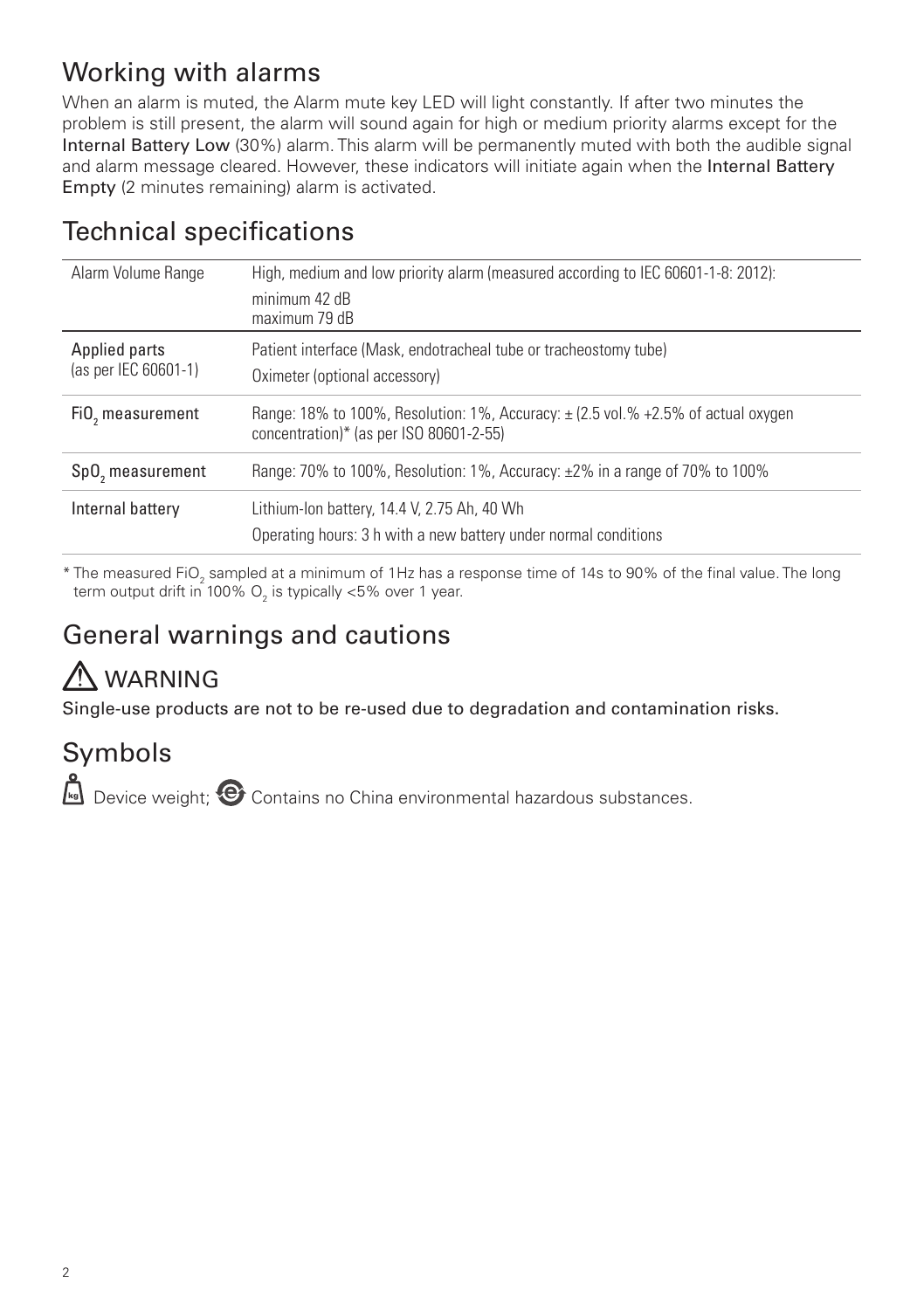# Guidance and manufacturer's declaration – electromagnetic immunity

The device is intended for use in the electromagnetic environment specified below. The customer or the user of the device should assure that it is used in such an environment.

| Immunity test                                                                                                   | IEC 60601-1-2<br>test level                                                                                                                                                                                                         | Compliance level                                                                                                                                                                              | Electromagnetic environment-quidance                                                                                                                                                                                                                                           |
|-----------------------------------------------------------------------------------------------------------------|-------------------------------------------------------------------------------------------------------------------------------------------------------------------------------------------------------------------------------------|-----------------------------------------------------------------------------------------------------------------------------------------------------------------------------------------------|--------------------------------------------------------------------------------------------------------------------------------------------------------------------------------------------------------------------------------------------------------------------------------|
| <b>Flectrostatic</b><br>discharge (ESD)<br>IEC 61000-4-2                                                        | $\pm 8$ kV contact<br>$±15$ kV air                                                                                                                                                                                                  | +8 kV contact<br>$±15$ kV air                                                                                                                                                                 | Floors should be wood, concrete or ceramic tile.<br>If floors are covered with synthetic material, the<br>relative humidity should be at least 30%.                                                                                                                            |
| <b>Electrical fast</b><br>transient/burst<br>IEC 61000-4-4                                                      | ±2 kV for power<br>supply lines<br>$±1$ kV for input/<br>output lines                                                                                                                                                               | ±2 kV for power<br>supply lines<br>$±1$ kV for input/<br>output lines                                                                                                                         | Mains power quality should be that of a typical<br>commercial or hospital environment.                                                                                                                                                                                         |
| Surge IEC 61000-4-5                                                                                             | $±1$ kV differential<br>mode<br>$+2$ kV common<br>mode                                                                                                                                                                              | $±1$ kV differential<br>mode<br>$\pm 2$ kV common<br>mode                                                                                                                                     | Mains power quality should be that of a typical<br>commercial or hospital environment.                                                                                                                                                                                         |
| Voltage dips, short<br>interruptions and<br>voltage variations on<br>power supply input<br>lines IEC 61000-4-11 | 0% UT; 0.5 cycle<br>At $0^{\circ}$ , 45 $^{\circ}$ , 90 $^{\circ}$ ,<br>135°, 180°, 225°,<br>270 $^{\circ}$ and 315 $^{\circ}$<br>0% UT; 1 cycle and<br>70% UT; 25/30<br>cycles. Single<br>phase: at 0°<br>0 % UT; 250/300<br>cycle | 0% UT; 0.5 cycle<br>At 0°, 45°, 90°,<br>135°, 180°, 225°,<br>$270^\circ$ and $315^\circ$<br>0% UT; 1 cycle and<br>70% UT: 25/30<br>cycles. Single<br>phase: at 0°<br>0 % UT; 250/300<br>cycle | Mains power quality should be that of a typical<br>commercial or hospital environment.<br>If the user of the device requires continued operation<br>during power mains interruptions, it is recommended<br>that the device be powered from an uninterruptible<br>power source. |
| Power frequency<br>(50/60 Hz) magnetic<br>field IEC 61000-4-8                                                   | 30A/m                                                                                                                                                                                                                               | 30 A/m                                                                                                                                                                                        | Power frequency magnetic fields should be at<br>levels characteristic of a typical location in a typical<br>commercial or hospital environment.                                                                                                                                |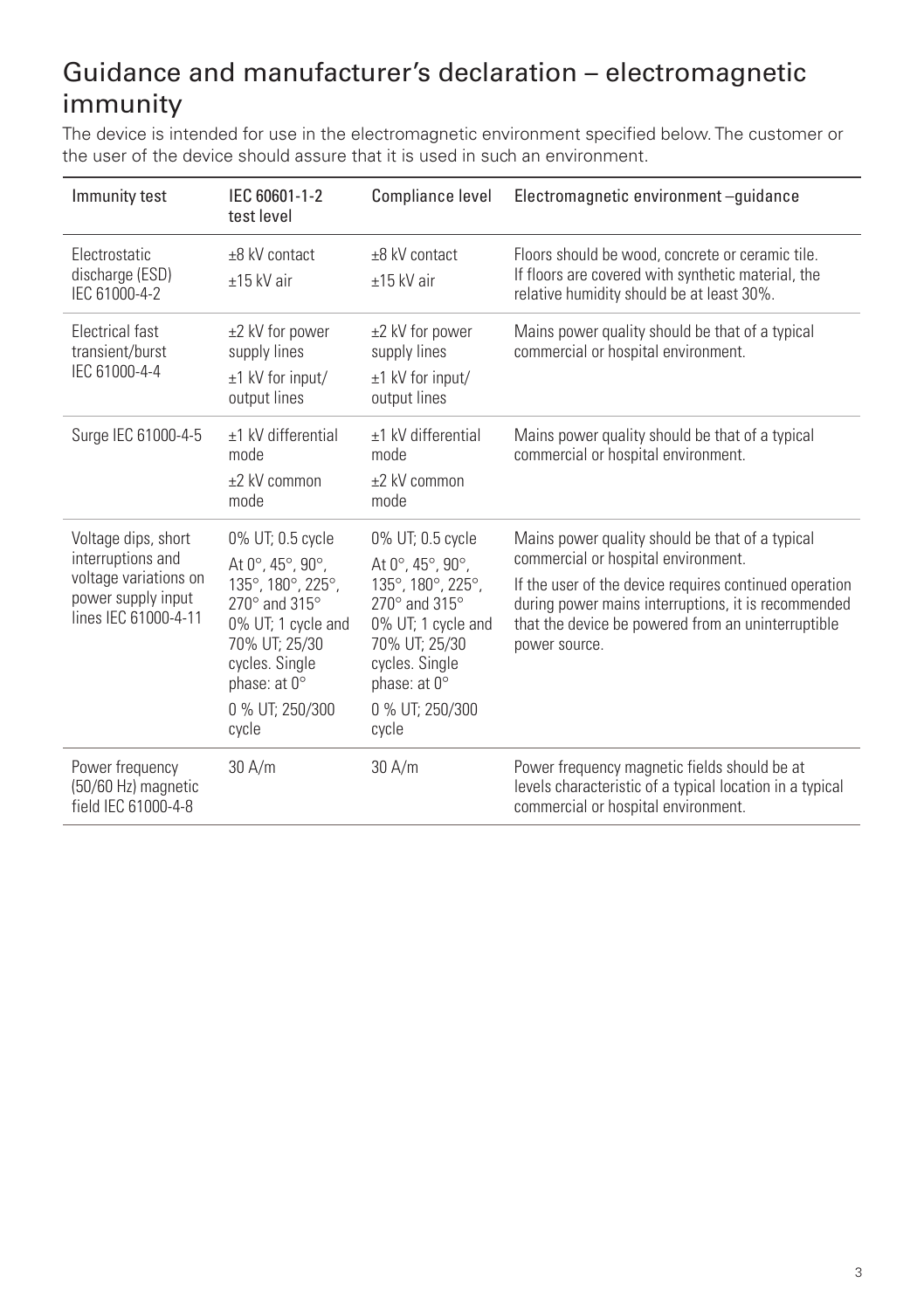| Immunity test                        | IEC 60601-1-2<br>test level                                                                                    | Compliance level                                                                                               | Electromagnetic environment-quidance                                                                                                                                                                                                                                                                                                                                       |
|--------------------------------------|----------------------------------------------------------------------------------------------------------------|----------------------------------------------------------------------------------------------------------------|----------------------------------------------------------------------------------------------------------------------------------------------------------------------------------------------------------------------------------------------------------------------------------------------------------------------------------------------------------------------------|
| <b>Conducted RF</b><br>IEC 61000-4-6 | 3 Vrms<br>150 kHz to 80 MHz<br>6 Vrms<br>in ISM bands<br>between 150 kHz                                       | 3 Vrms<br>150 kHz to 80 MHz<br>6 Vrms<br>in ISM bands<br>between 150 kHz                                       | Portable and mobile RF communications equipment<br>should be used no closer to any part of the device,<br>including cables, than the recommended separation<br>distance calculated from the equation applicable to<br>the frequency of the transmitter.                                                                                                                    |
|                                      | and 80 MHz                                                                                                     | and 80 MHz                                                                                                     | Recommended separation distance:                                                                                                                                                                                                                                                                                                                                           |
| <b>Radiated RF</b><br>IEC 61000-4-3  | 3 V/m<br>80 MHz to 2.5 GHz<br>(Professional<br>Healthcare)<br>10 V/m<br>80 MHz to 2.7 GHz<br>(Home Healthcare) | 3 V/m<br>80 MHz to 2.5 GHz<br>(Professional<br>Healthcare)<br>10 V/m<br>80 MHz to 2.7 GHz<br>(Home Healthcare) | $d = 0.35 \sqrt{P}$ outside ISM bands<br>$d = 1.2 \sqrt{P}$ inside ISM bands<br>$d = 1.2 \sqrt{P} 80 \text{ MHz}$ to 800 MHz<br>$d = 2.3 \sqrt{P} 800 \text{ MHz}$ to 2.5 GHz<br>where P is the maximum output power rating of the<br>transmitter in watts (W) according to the transmitter<br>manufacturer and d is the recommended separation<br>distance in metres (m). |
|                                      |                                                                                                                |                                                                                                                | Field strengths from fixed RF transmitters, as<br>determined by an electromagnetic site survey, <sup>a</sup><br>should be less than the compliance level in each<br>frequency range. <sup>b</sup><br>Interference may occur in the vicinity of equipment<br>marked with the following symbol: (((•))                                                                       |

Notes:

- Ut is the AC mains voltage prior to application of the test level.
- At 80 MHz and 800 MHz, the higher frequency range applies.
- These quidelines may not apply in all situations. Electromagnetic propagation is affected by absorption and reflection from structures, objects and people.
- a Field strengths from fixed transmitters, such as base stations for radio (cellular/cordless) telephones and land mobile radios, amateur radio, AM and FM radio broadcast and TV broadcast cannot be predicted theoretically with accuracy. To assess the electromagnetic environment due to fixed RF transmitters, an electromagnetic site survey should be considered. If the measured field strength in the location in which the device is used exceeds the applicable RF compliance level above, the device should be observed to verify normal operation. If abnormal performance is observed, additional measures may be necessary, such as reorienting or relocating the device.
- b Over the frequency range 150 kHz to 80 MHz, field strengths should be less than 3 V/m.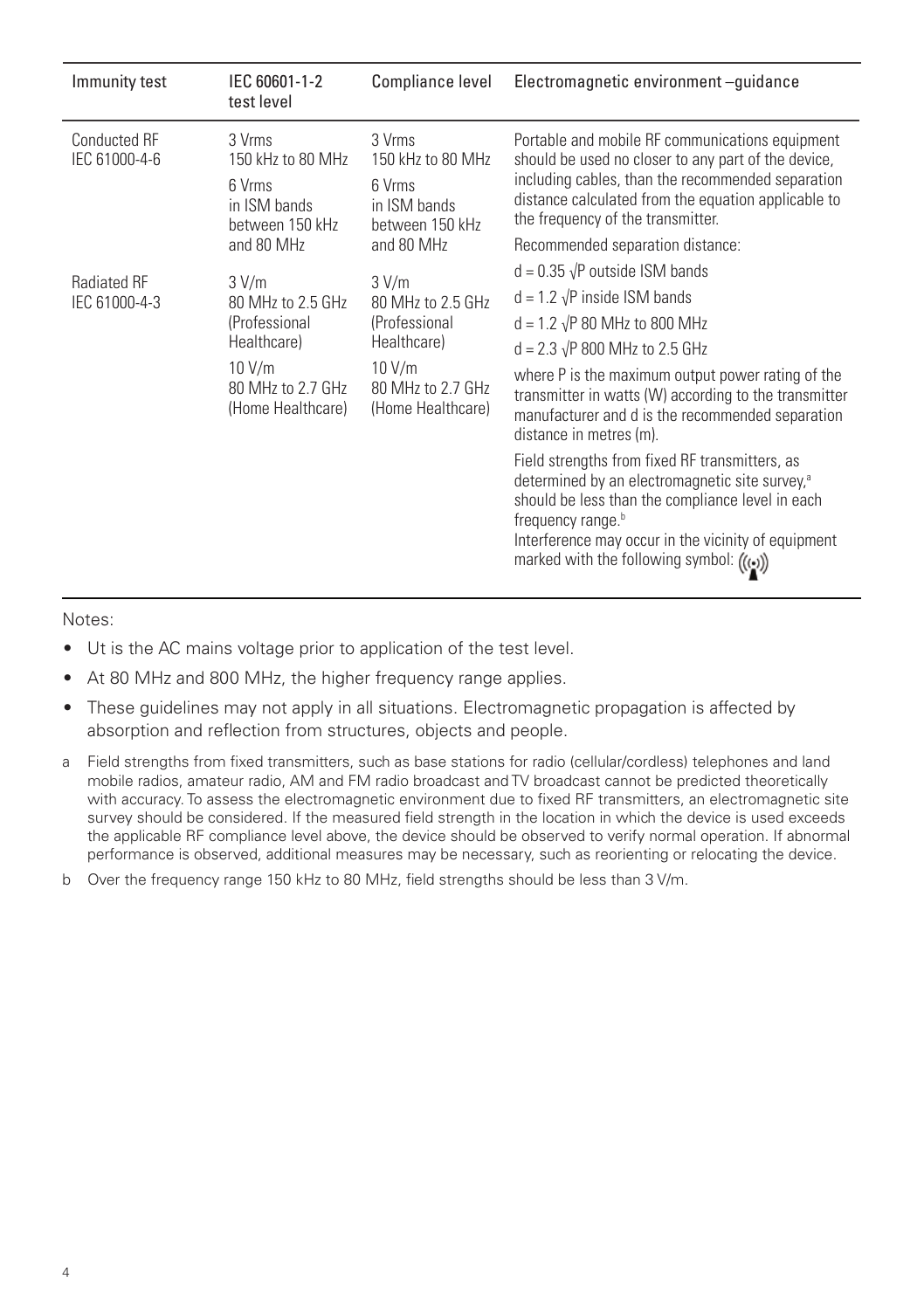### Recommended separation distances between portable and mobile RF communications equipment and the device

The device is intended for use in an environment in which radiated RF disturbances are controlled. The customer or the user of the device can help prevent electromagnetic interference by maintaining a minimum distance between portable and mobile RF communications equipment (transmitters) and the device as recommended below, according to the maximum output power of the communications equipment.

|                                                     | Separation distance according to frequency of transmitter (m) |                                       |                    |                    |
|-----------------------------------------------------|---------------------------------------------------------------|---------------------------------------|--------------------|--------------------|
| Rated maximum<br>output power of<br>transmitter (W) | 150 kHz to 80 MHz<br>Outside ISM bands                        | 150 kHz to 80 MHz<br>Inside ISM bands | 80 MHz to 800 MHz  | 800 MHz to 2.5 GHz |
|                                                     | $d = 0.35 \sqrt{P}$                                           | $d = 1.2 \sqrt{P}$                    | $d = 1.2 \sqrt{P}$ | $d = 2.3 \sqrt{P}$ |
| 0.01                                                | 0.1                                                           | 0.1                                   | 0.1                | 0.2                |
| 0.1                                                 | 0.1                                                           | 0.4                                   | 0.4                | 0.7                |
|                                                     | 0.4                                                           | 1.2                                   | 1.2                | 2.3                |
| 10                                                  | 1.1                                                           | 3.8                                   | 3.8                | 7.3                |
| 100                                                 | 3.5                                                           | 12.0                                  | 12.0               | 23.0               |

For transmitters rated at a maximum output power not listed above, the recommended separation distance d in metres (m) can be determined using the equation applicable to the frequency of the transmitter, where P is the maximum output power rating of the transmitter in watts (W) according to the transmitter manufacturer.

Note:

- At 80 MHz and 800 MHz, the separation distance for the higher frequency range applies.
- These guidelines may not apply in all situations. Electromagnetic propagation is affected by absorption and reflection from structures, objects and people.

### Potential impact of electromagnetic disturbances

The loss or degradation of the following clinical functions due to electromagnetic disturbances could result in compromised patient safety:

- Accuracy of ventilation control
- Accuracy of monitoring of airway pressure and volume
- Therapy alarms

Detection of this degradation could be observed by the following device behaviour:

- Erratic ventilation delivery
- Rapid fluctuations in monitored parameters
- False activation of therapy or technical alarms

# A WARNING

Portable RF communications equipment (including peripherals such as antenna cables and external antennas) should be used no closer than 30 cm to any part of the device, including cables specified by the manufacturer. Otherwise, degradation of the performance of this equipment could result.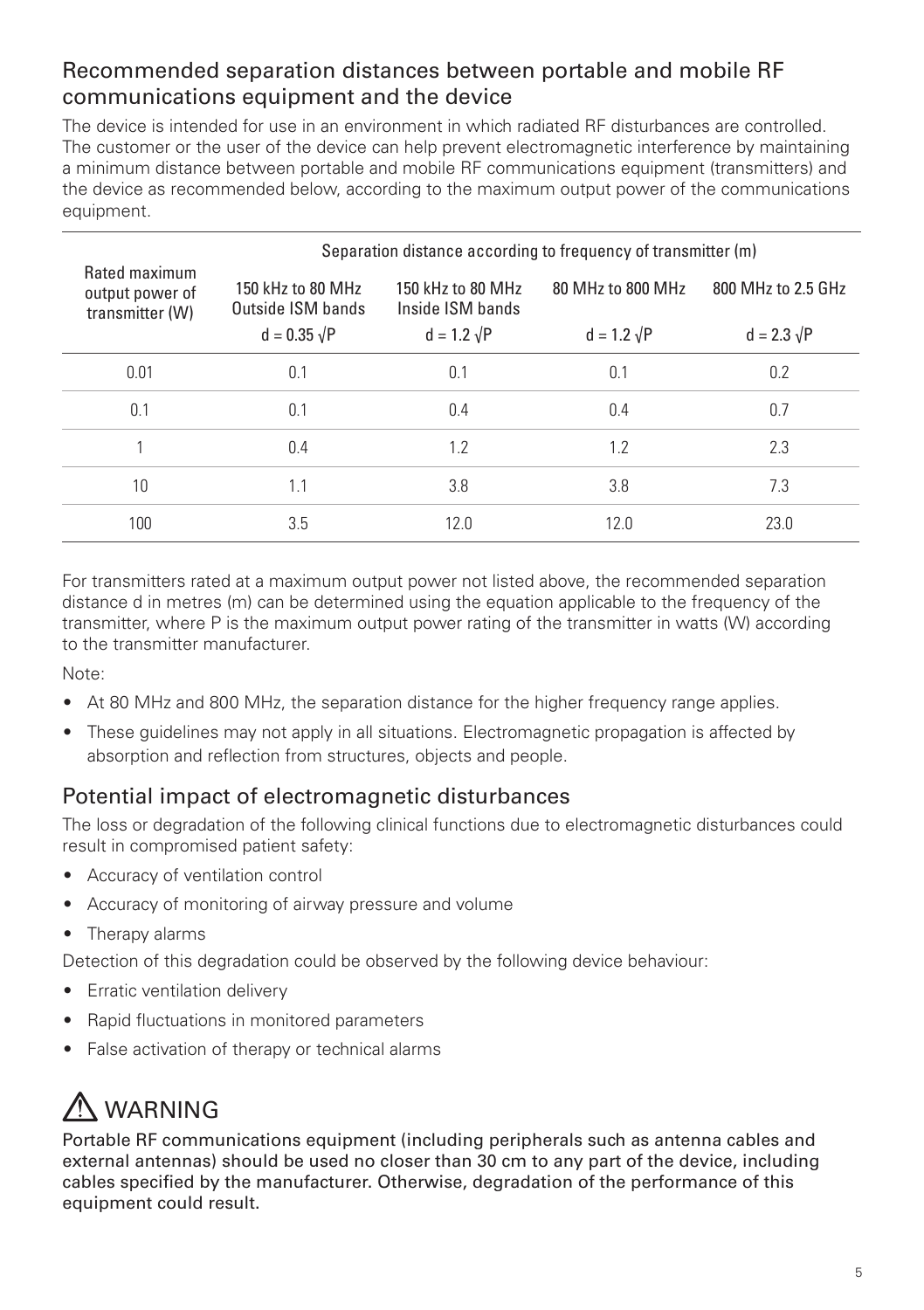#### 简体中文

本附录所提供的信息将取代或补充在 Stellar 100 和 Stellar 150 用户和临床指南中找到的相关内容。

### **FiO**, 监测的相关补充信息

注: 该设备通电后, 可能需要等待长达 15 分钟才能使 FiO。传感器的读数达到规定的精度。 相对湿度、传感器上的冷凝或未知气体混合物都会对 FiO2 传感器的性能造成不利影响。

环境压力和循环压力发生变化会对 FiO。监测产生影响。所监测到的这种变化成正比,即在海拔 3,000 米 (10,000 英尺)处,若环境压力相对于海平面降低 30%,则所监测的 FiO,也会下降 30%。

有关氧气传感器的维护和处理信息,请参阅 Stellar 的 FiO2 监测套件指南。

#### **FiO**, 传感器校准

注: 校准必须在室内进行,并且无需补氧连接。

#### 可选配件

使用脱水器

如果使用脱水器,请定期检查气路是否存在积水。请按照制造商所建议的频率检查脱水器。

### SpO<sub>2</sub>相关补充信息

SpO2 和脉率均在 1 Hz 的示例速率下记录。

可选的 SpO2 传感器经过校准,以便显示功能氧饱和度。

如果在治疗过程中脉搏血氧计连接断开,并且数据传输中断超过 10 秒,则连接断开的 XPOD 警报将 会激活。

有关此设备兼容的血氧计配件的部件编号,请查看 www.resmed.com 网站上"产品"页面下的通气 配件。有关如何使用这些配件的信息,请参考这些配件附带的用户指南。

# 警告

- 脉搏血氧计传感器不得在过大压力下使用过长时间,因为这可能导致患者遭受压力性损伤。
- 必须确认脉搏血氧计传感器及其线缆与 Stellar 设备的兼容性,否则可能导致患者损伤。

### 内部电池

正常条件下,内部电池可以工作约三小时。 内部电池完全充电最长需要四小时,但具体时间取决于环境条件以及设备是否正在使用。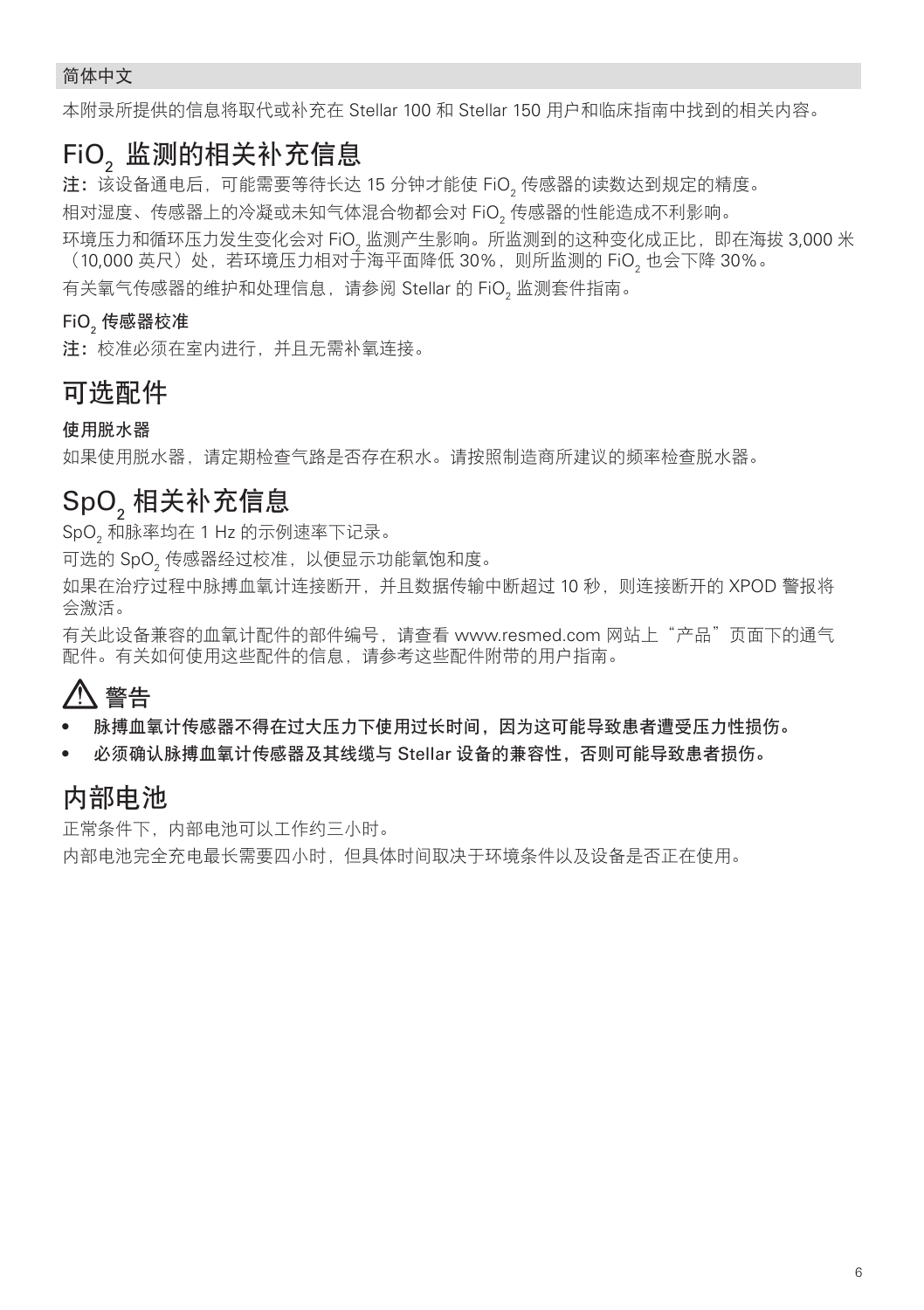### 警报处理

当警报已静音时,警报静音键 LED 将持续保持发亮状态。如果在两分钟后,问题仍然存在,那么除 内置电池电量过低 (30%) 警报之外的其他中高优先级警报,都将重新发出警报声。在听觉信号和警报消 息都已清除的情况下,该警报将永久静音。但是,在内置电池电量耗尽(剩余 2 分钟)警报激活的情 况下,这些指示将重新启动。

### 技术规格

| 警报音量范围                   | 高、中、低优先级警报(音量符合 IEC 60601-1-8: 2012 标准):<br>最小42 dB<br>最大 79 dB                  |
|--------------------------|----------------------------------------------------------------------------------|
| 适用部件<br>(符合 IEC 60601-1) | 患者接口(面罩、气管插管或气管造口管)<br>血氧计(可选配件)                                                 |
| $FiO,  $                 | 范围: 18%-100%; 分辨率: 1%; 精度: ± (2.5 体积百分比 + 实际氧浓度<br>的 2.5%) * (符合 ISO 80601-2-55) |
| Sp0, 测量                  | 范围: 70%-100%; 分辨率: 1%; 精度: 在70%-100%范围内为±2%                                      |
| 内部电池                     | 锂离子电池, 14.4 V, 2.75 Ah, 40 Wh<br>工作小时数:正常条件下,使用新电池可以工作3小时                        |

\*在 1 Hz 最低频率采样时,对于 90% 的最终值,所测得的 FiO, 的响应时间都为 14 秒。在 100% O, 环境中, 一年内 的长期输出漂移通常为 < 5%。

## 一般警告和注意事项

警告

鉴于性能下降和污染风险,不得重复使用一次性产品。

### 符号

6 设备重量; → 不含中国规定的环境有害物质。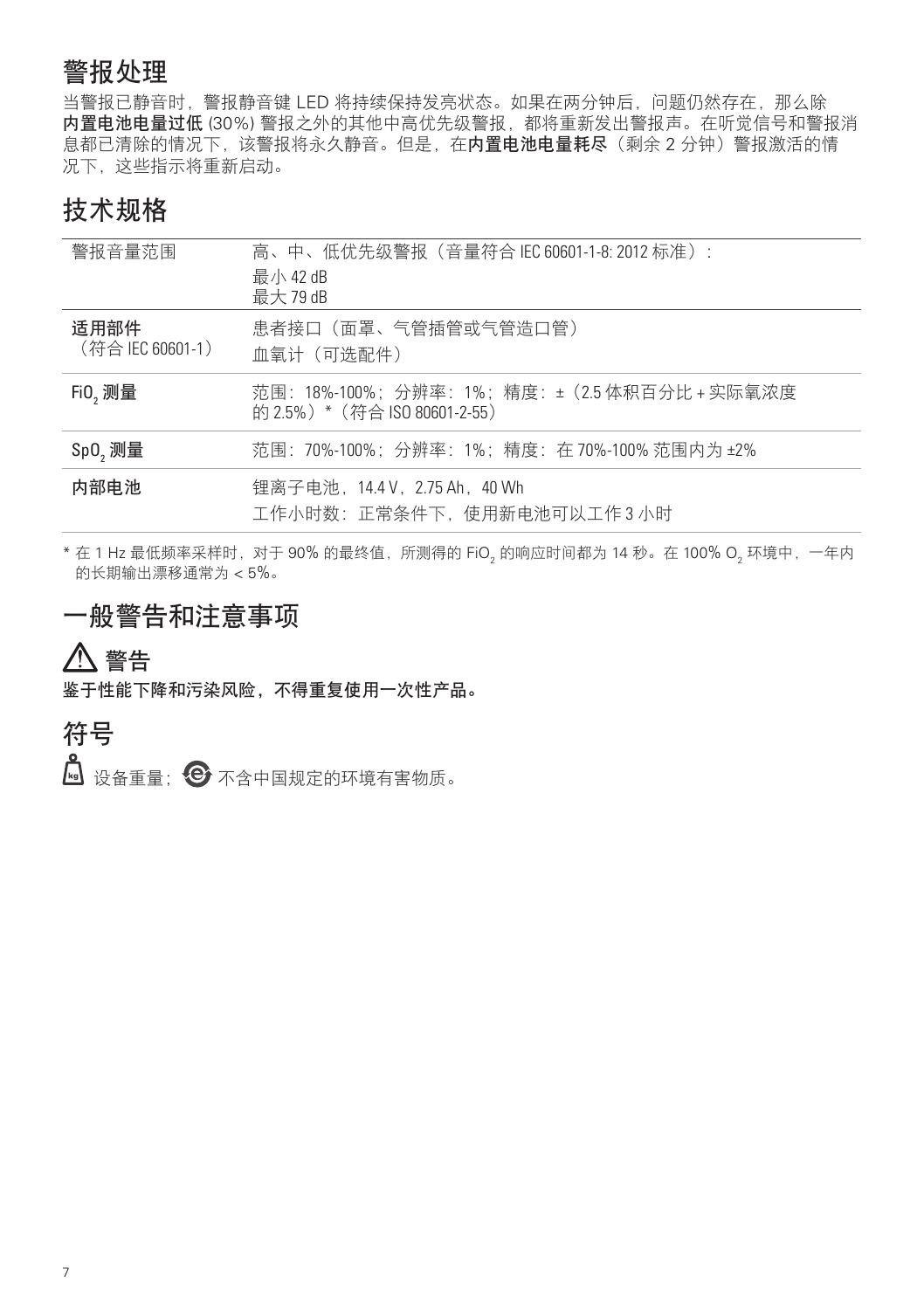# 指南和制造商的声明——电磁抗扰度

此设备预期在下列规定的电磁环境使用。设备的客户或用户应保证设备在这种电磁环境下使用。

| 抗扰度测试                                           | IEC 60601-1-2<br>测试电平                                                                                                                                                                                 | 合规电平                                                                                                                                                                                                                | 电磁环境——指南                                                             |
|-------------------------------------------------|-------------------------------------------------------------------------------------------------------------------------------------------------------------------------------------------------------|---------------------------------------------------------------------------------------------------------------------------------------------------------------------------------------------------------------------|----------------------------------------------------------------------|
| 静电放电(ESD)<br>IEC 61000-4-2                      | ±8 kV 接触放电<br>±15 kV 空气放电                                                                                                                                                                             | ±8 kV 接触放电<br>±15 kV 空气放电                                                                                                                                                                                           | 地面应是木质、混凝土或瓷砖。如果地面用<br>合成材料覆盖,则相对湿度应至少为30%。                          |
| 电快速<br>瞬变脉冲群<br>IEC 61000-4-4                   | 电源线为 ±2 kV<br>输入/输出线为<br>$±1$ kV                                                                                                                                                                      | 电源线为 ±2 kV<br>输入/输出线为<br>$±1$ kV                                                                                                                                                                                    | 主电源应具有典型的商业或医院环境中使<br>用的质量。                                          |
| 浪涌 IEC 61000-4-5                                | ±1 kV 差模<br>±2 kV 共模                                                                                                                                                                                  | ±1 kV 差模<br>±2 kV 共模                                                                                                                                                                                                | 主电源应具有典型的商业或医院环境中使<br>用的质量。                                          |
| 电源输入线上的<br>电压暂降、短时<br>中断和电压变化<br>IEC 61000-4-11 | 0% UT: 0.5 周期<br>$0^\circ$ , $45^\circ$ ,<br>$90^\circ$ , $135^\circ$ ,<br>$180^{\circ}$ , $225^{\circ}$ ,<br>270°和315°时<br>$0\%$ UT:<br>1周期和70%UT:<br>25/30 周期。<br>单相: 0°<br>$0\%$ UT:<br>250/300 周期 | 0% UT: 0.5 周期<br>$0^\circ$ , $45^\circ$ ,<br>$90^{\circ}$ , $135^{\circ}$ ,<br>$180^{\circ}$ , $225^{\circ}$ ,<br>270° 和 315° 时<br>$0\%$ UT:<br>1周期和70%UT:<br>25/30 周期。<br>单相: $0^\circ$<br>$0\%$ UT:<br>250/300 周期 | 主电源应具有典型的商业或医院环境中使<br>用的质量。<br>如果设备用户需要在电源中断期间继续运行,<br>则推荐设备采用不间断电源。 |
| 工频 (50/60 Hz)<br>磁场 IEC 61000-4-8               | 30 A/m                                                                                                                                                                                                | 30 A/m                                                                                                                                                                                                              | 工频磁场应具有在典型商业或医院环境中典<br>型场所的工频磁场水平特性。                                 |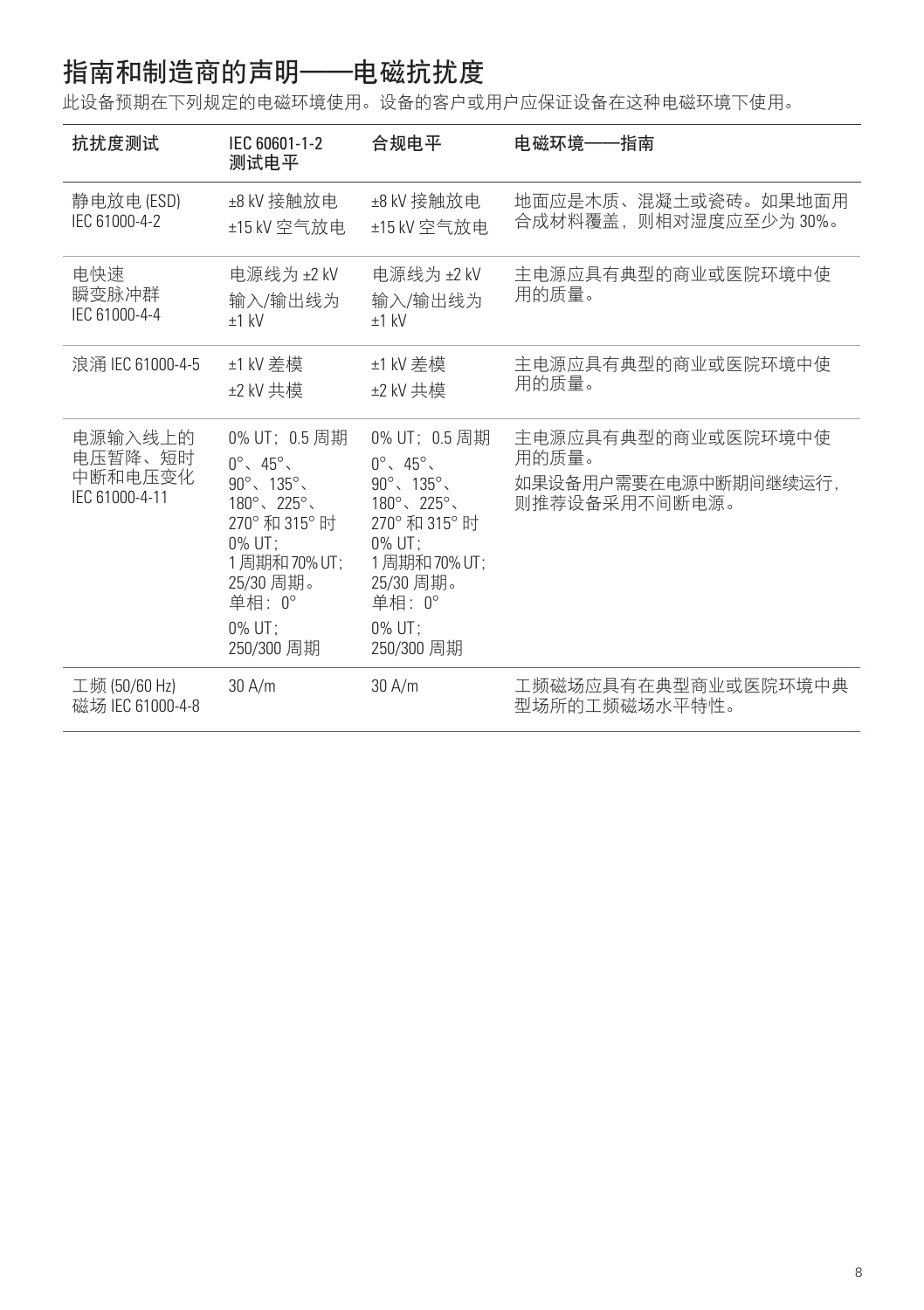| 抗扰度测试                 | IEC 60601-1-2<br>测试电平                                                                   | 合规电平                                                                                      | 电磁环境-<br>一指南                                                                                                                                                                                                                                                                    |
|-----------------------|-----------------------------------------------------------------------------------------|-------------------------------------------------------------------------------------------|---------------------------------------------------------------------------------------------------------------------------------------------------------------------------------------------------------------------------------------------------------------------------------|
| 传导射频<br>IEC 61000-4-6 | 3 Vrms<br>150 kHz - 80 MHz<br>6 Vrms<br>ISM 频段在<br>150 kHz<br>和 80 MHz 之间               | 3 Vrms<br>150 kHz - 80 MHz<br>6 Vrms<br>ISM 频段在<br>150 kHz<br>和 80 MHz 之间                 | 使用便携式和移动式射频通信装置时,其与<br>设备任何部分(包括电缆)之间的距离应至<br>少为所推荐的隔离距离。该距离应根据发射<br>机频率适用的公式计算。<br>推荐的隔离距离:<br>d = 0.35 √P (ISM 频段以外)                                                                                                                                                          |
| 射频辐射<br>IEC 61000-4-3 | 3 V/m<br>80 MHz - 2.5 GHz<br>(专业医疗<br>保健)<br>10 V/m<br>80 MHz - 2.7 GHz<br>(家庭医疗<br>保健) | 3 V/m<br>80 MHz - 2.5 GHz<br>(专业医疗<br>保健)<br>$10$ V/m<br>80 MHz - 2.7 GHz<br>(家庭医疗<br>保健) | d = 1.2 √P (ISM 频段以内)<br>$d = 1.2 \sqrt{P}$ (80 MHz - 800 MHz)<br>$d = 2.3 \sqrt{P}$ (800 MHz - 2.5 GHz)<br>式中:P是发射机制造商提供的发射机最大<br>额定输出功率, 以瓦特 (W) 为单位; d 是推<br>荐的隔离距离, 以米 (m) 为单位。<br>固定式射频发射机的场强通过电磁场勘测确<br>定 <sup>。</sup> ,在每个频率范围都应比合规电平低"。<br>在标记下列符号的设备附近可能出现干扰:<br>((⊶)) |

注:

- Ut 指施加测试电压前的交流电源电压。
- 在 80 MHz 和 800 MHz 频率上,采用较高频率范围的公式。
- 这些指南可能不适用于所有的情况。电磁传播受建筑物、物体和人体的吸收和反射的影响。
- a 固定发射机,例如无线(蜂窝/无绳)电话和地面移动无线电、业余无线电、调幅和调频无线电广播以及电视广播 的基站,其场强在理论上都不能准确预知。为评定固定式射频发射机的电磁环境,应考虑对电磁场所进行勘测。 如果测得设备所处场所的场强高于适用的射频合规电平,则应观察设备以确认其能正常运行。如果观察到异常性 能,则可能需要采取额外措施,比如重新调整设备的方向或位置。
- b 在 150 kHz 80 MHz 的整个频率范围, 场强应低于 3 V/m。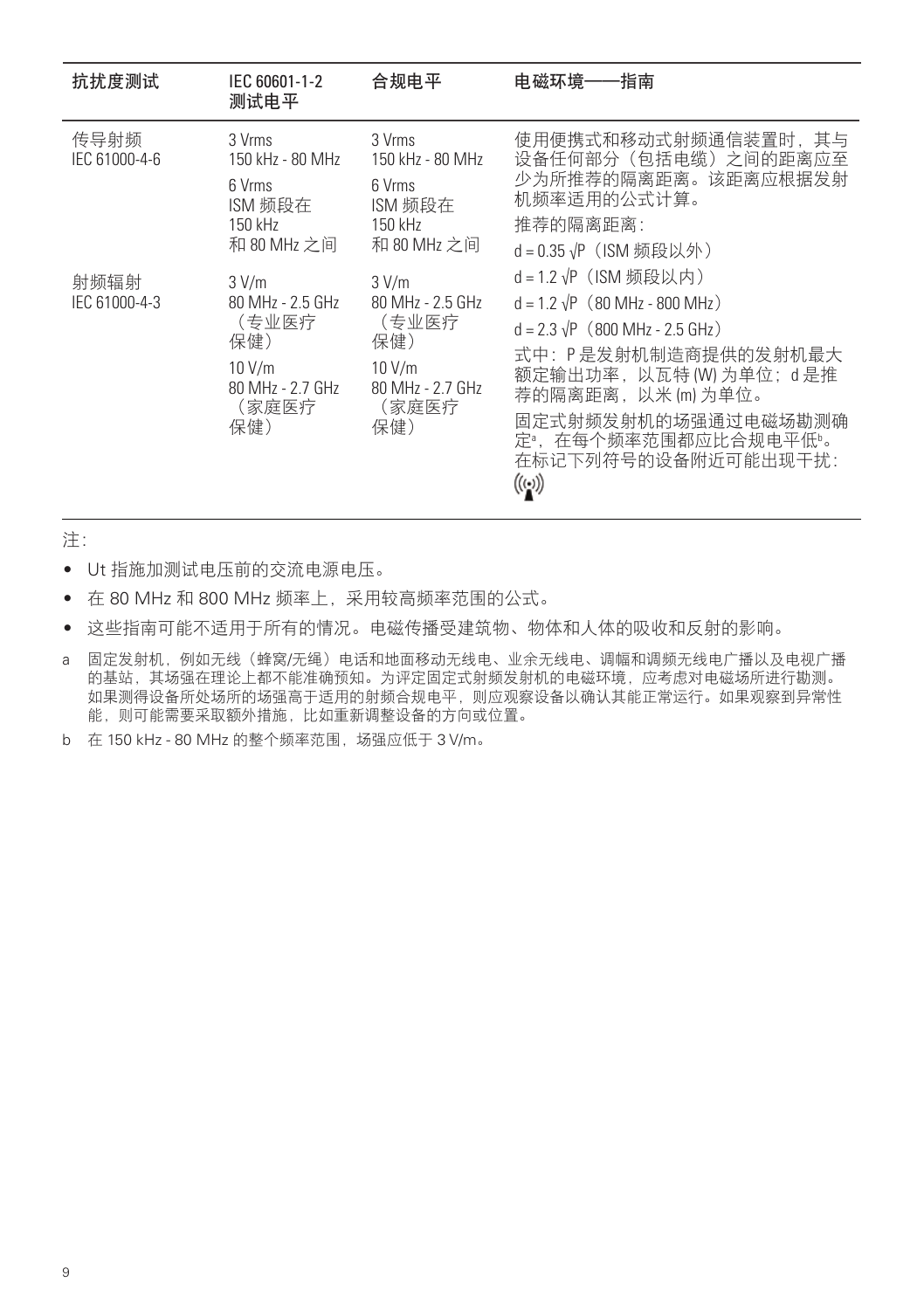### 便携式及移动式射频通信装置与设备之间的推荐隔离距离

设备预期在射频辐射干扰受控的电磁环境中使用。依据通信装置的最大输出功率,客户或设备用户可通 过维持下面推荐的便携式及移动式射频通信装置(发射机)和设备之间的最小距离来防止电磁干扰。

|                      |                              |                              | 对应发射机不同频率的隔离距离(m)  |                    |
|----------------------|------------------------------|------------------------------|--------------------|--------------------|
| 发射机的最大额<br>定输出功率 (W) | 150 kHz - 80 MHz<br>ISM 频段以外 | 150 kHz - 80 MHz<br>ISM 频段以内 | 80 MHz - 800 MHz   | 800 MHz - 2.5 GHz  |
|                      | $d = 0.35 \sqrt{P}$          | $d = 1.2 \sqrt{P}$           | $d = 1.2 \sqrt{P}$ | $d = 2.3 \sqrt{P}$ |
| 0.01                 | 0.1                          | 0.1                          | 0.1                | 0.2                |
| 0.1                  | 0.1                          | 0.4                          | 0.4                | 0.7                |
|                      | 0.4                          | 1.2                          | 1.2                | 2.3                |
| $10 \,$              | 1.1                          | 3.8                          | 3.8                | 7.3                |
| 100                  | 3.5                          | 12.0                         | 12.0               | 23.0               |

对于上表未列出的发射机最大额定输出功率, 推荐隔离距离 d (以米 (m) 为单位) 可用相应发射机频率 栏中的公式来确定,其中 P 是由发射机制造商提供的发射机最大额定输出功率,以瓦特 (W) 为单位。 注:

- 当频率为 80 MHz 和 800 MHz 时,应采用较高频率范围对应的隔离距离。
- 这些指南可能不适用于所有的情况。电磁传播受建筑物、物体和人体的吸收和反射的影响。

### 电磁干扰的潜在影响

因电磁干扰导致的以下临床功能的丧失或性能下降可能会损害患者安全:

- 通气控制的准确性
- 气道压力和容量监测的准确性
- 治疗警报

可通过以下设备行为观察是否出现性能下降:

- 通气输送不稳定
- 监测到的参数快速波动
- 治疗或技术警报被错误激活

# 警告

使用便携式射频通信装置(包括天线电缆和外部天线等外围设备)时,其与设备任何部分的距离都必须 至少为 30 厘米,包括制造商指定的电缆。否则,可能导致该装置的性能下降。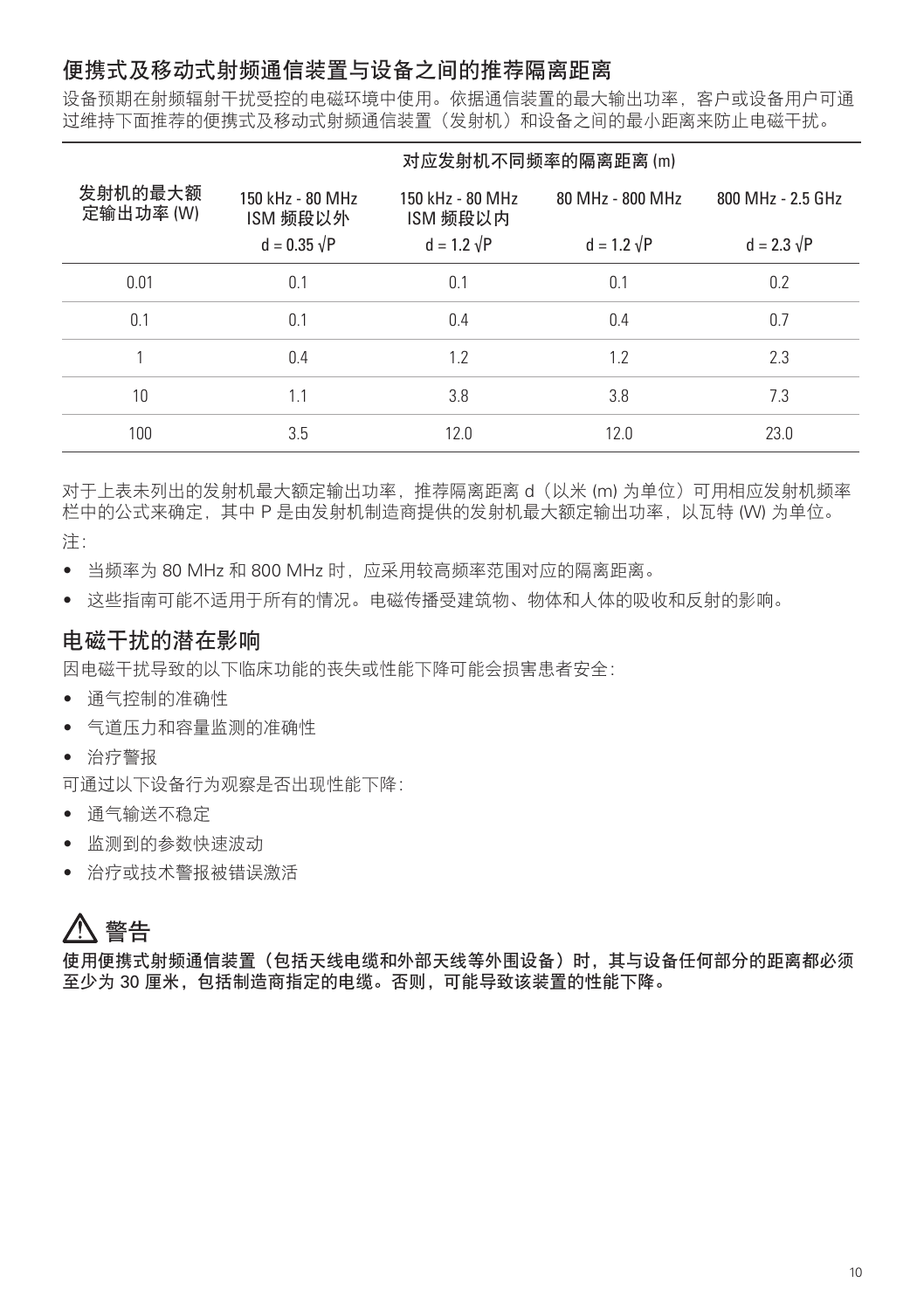#### 繁體中文

本附錄所載的資訊取代或補充《Stellar 100 和 Stellar 150 使用者及臨床指引》(Stellar 100 and Stellar 150 User and Clinical Guides) 中的內容。

### FiO2 監控的補充資訊

備註:開啟裝置電源後,FiO<sub>。</sub>感測器讀數可能需要最長 15 分鐘才能達到指定的精度。

FiO, 感測器的性能可能會受到相對濕度、感測器冷凝或未知氣體混合物的不利影響。

FiO2 監控受到環境壓力和周期壓力變化的影響。監控的這種變化是成比例的,即在海拔高度 3000 公尺 (10000 英尺 ),環境壓力相對於海平面降低 30% , 並將導致監控 FiO, 降低 30% 。

欲瞭解氧感測器維護及處置的資訊,請參閱 FiO<sub>2</sub> Monitoring Kit Guide for Stellar(Stellar 監控套件<br>…… 指南)。

**FiO**, 感測器校準

備註: 校準必須在室內空氣下進行,無需額外的氧氣接頭。

#### 選用附件

使用集水器

使用集水器時,請定期檢查空氣管路是否積水。遵循製造商關於集水器檢查頻率的建議。

### SpO, 的補充資訊

SpO2 和脈搏率均記錄為 1 Hz 的採樣速率。

選用的 SpO。感測器經校正可顯示功能性血氧飽和度。

若在治療期間連接脈搏血氧濃度計,且其資料傳輸中斷超過 10 秒,則將啟動斷開的 XPOD 警報。 欲瞭解該裝置相容之血氧濃度計配件的零件編號,請參閱 www.resmed.com 「產品」頁面下的通風 附件。欲瞭解有關如何使用這些配件的資訊,請參閱這些配件隨附的使用者手冊。

# 警告

• 脈搏血氧濃度計的感測器不得長時間使用過高壓力,否則可能導致患者因壓力而受傷。

• 需要驗證脈搏血氧濃度計的感測器和電纜是否與 Stellar 相容,否則可能導致患者受傷。

### 內置電池

正常情況下,內置電池可運行約三小時。

內置雷池完全充電可能需要長達四小時,且可能因環境條件及裝置是否使用中而異。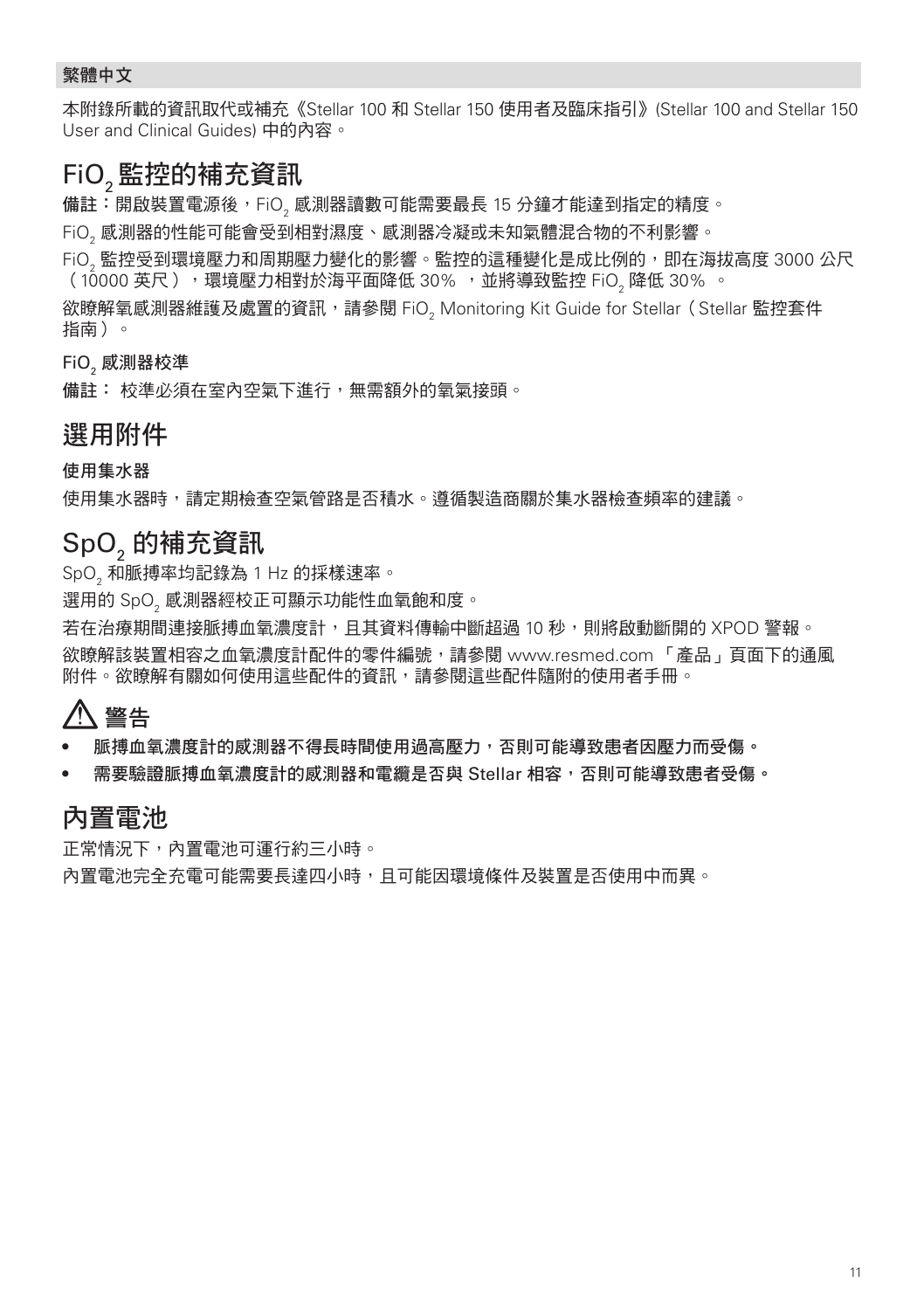### 處理警報

警報靜音時,警報靜音鍵 LED 將持續亮起。若兩分鐘後問題仍存在,除了內電池電量過低 (30% ) 警報外,還將再次響起高優先級或中等優先級警報。此警報將被永久靜音,同時聲音訊號和警報訊息也 會被清除。但是,當內電池電量耗盡(剩餘 2 分鐘電量)警報啟動,這些指示燈將再次啟動。

### 技術規格

| 警報音量範圍                     | 高、中、低優先級警報(根據 IEC 60601-1-8: 2012 檢測):<br>最低 42 dB<br>最高 79 dB              |
|----------------------------|-----------------------------------------------------------------------------|
| 可觸身部件<br>(根據 IEC 60601-1 ) | 病患介面(面罩、氣管插管或氣管造口管 )<br>血氧濃度計(選用附件)                                         |
| Fi0,<br>                   | 範圍:18% 至 100%,解析度:1%,準確性:±(實際氧濃度的 2.5 vol.% +2.5%)*<br>(根據 ISO 80601-2-55 ) |
| Sp0, 測量                    | 範圍:70% 至 100%,解析度:1%,準確性:±2%,70% 至 100% 範圍                                  |
| 內置雷池                       | 鋰離子電池,14.4 V, 2.75 Ah, 40 Wh<br>運作時間:正常情況下新電池為 3 小時                         |

\* 以最小 1 Hz 採樣測得的 FiO, 的反應時間為 14 秒至最終值的 90%。100% O, 的長期輸出偏移通常在一年內 <5%。

### 一般警告和注意事項

# 警告

由於降解和污染風險,不得重複使用一次性產品。

### 符號標誌

 $\begin{bmatrix} \bullet \ \bullet \end{bmatrix}$  裝置重量; $\begin{bmatrix} \bigodot \ \end{bmatrix}$ 不包含危害中國環境的物質。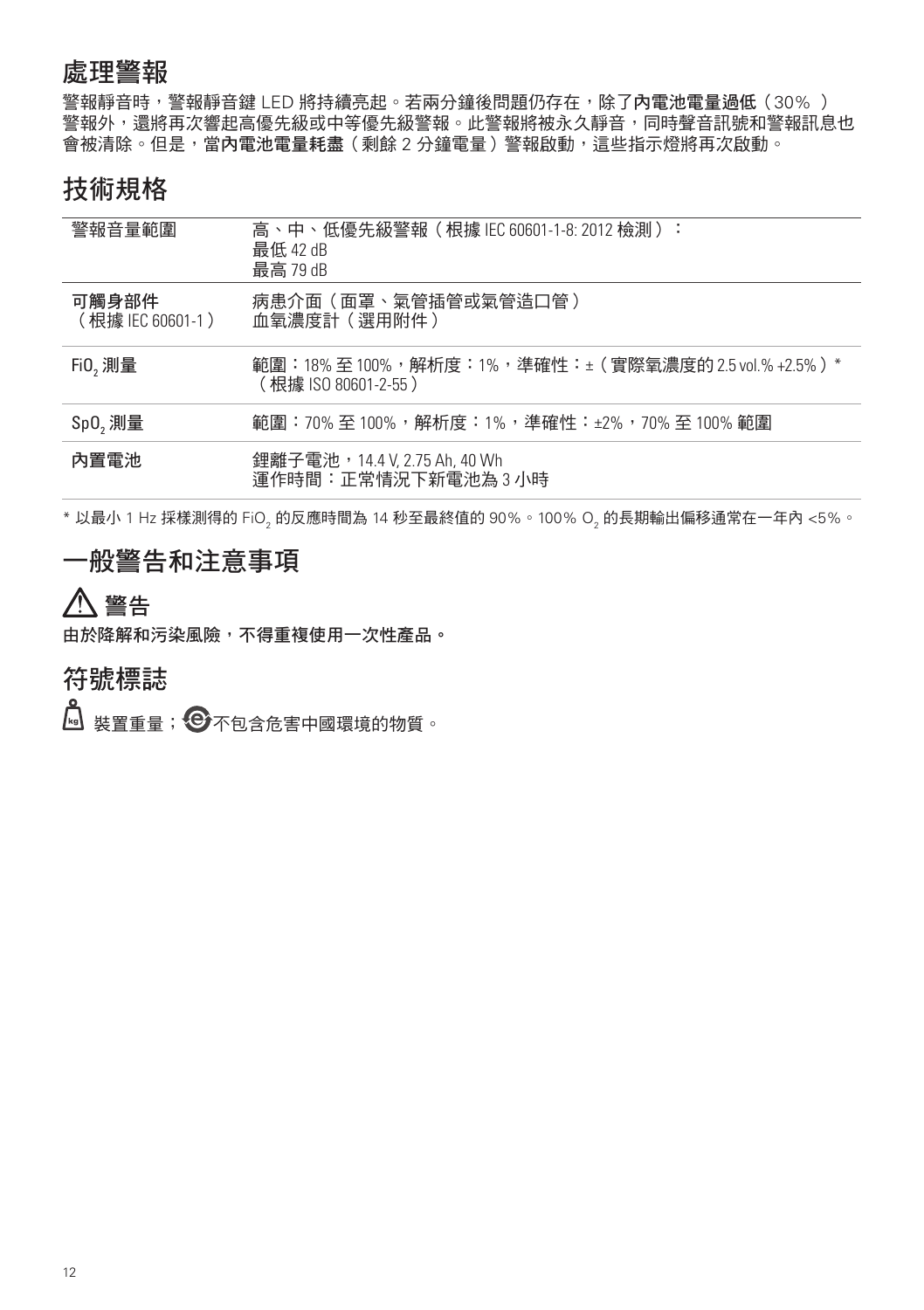# 抗電磁干擾 – 指引與製造商聲明

裝置旨在用於下文所述的電磁環境。裝置的客戶或使用者應保證在符合如下條件的環境中使用本裝置。

| 抗擾度測試                                                | IEC 60601-1-2<br>測試等級                                                                                                                                                                             | 符合性等級                                                                                                                                                                                                 | 雷磁環境 - 使用指引                                                             |
|------------------------------------------------------|---------------------------------------------------------------------------------------------------------------------------------------------------------------------------------------------------|-------------------------------------------------------------------------------------------------------------------------------------------------------------------------------------------------------|-------------------------------------------------------------------------|
| 靜電放電 (ESD)<br>IEC 61000-4-2                          | ±8 kV 接觸放電<br>±15 kV 空氣放電                                                                                                                                                                         | ±8 kV 接觸放電<br>±15 kV 空氣放電                                                                                                                                                                             | 地板應為木材、混凝土或陶瓷材料。如果<br>地板上覆蓋有合成材料,則相對溼度應至<br>少達到 30%。                    |
| 雷快速瞬變/<br>脈衝群<br>IEC 61000-4-4                       | ±2 kV ( 對於供電<br>線路)<br>±1 kV (對於輸入/<br>輸出線路)                                                                                                                                                      | ±2 kV(對於供電<br>線路)<br>±1 kV (對於輸入/<br>輸出線路)                                                                                                                                                            | 所用主電源應為普通商用或醫用電源。                                                       |
| 電湧<br>IEC 61000-4-5                                  | ±1 kV 差模<br>±2 kV 共模                                                                                                                                                                              | ±1 kV 差模<br>±2 kV 共模                                                                                                                                                                                  | 所用主電源應為普通商用或醫用電源。                                                       |
| 電源輸入線路<br>上的雷壓驟降、<br>短時中斷與電<br>壓波動<br>IEC 61000-4-11 | $0\%$ UT ;<br>0.5 個调期<br>在 0°、45°、<br>$90^\circ \cdot 135^\circ \cdot$<br>$180^\circ \cdot 225^\circ \cdot$<br>270°和315°0%UT;<br>1個週期和70%UT;<br>25/30 個週期。<br>單相:在 0°<br>$0\%$ UT;<br>250/300 個週期 | $0\%$ UT;<br>0.5 個调期<br>在 0°、45°、<br>$90^\circ \cdot 135^\circ \cdot$<br>$180^\circ \cdot 225^\circ \cdot$<br>270° 和 315° 0% UT;<br>1個週期和70% UT;<br>25/30 個週期。<br>單相:在0°<br>$0\%$ UT ;<br>250/300 個週期 | 所用主電源應為普通商用或醫用電源。<br>如果使用者需要在主電源中斷期間持續使<br>用裝置,建議配備不間斷電源以確保持續<br>為裝置供雷。 |
| 電源頻率<br>(50/60 Hz) 磁場<br>IEC 61000-4-8               | 30 A/m                                                                                                                                                                                            | 30 A/m                                                                                                                                                                                                | 工頻磁場水準應為普通商用或醫用環境中<br>普诵地點的水準。                                          |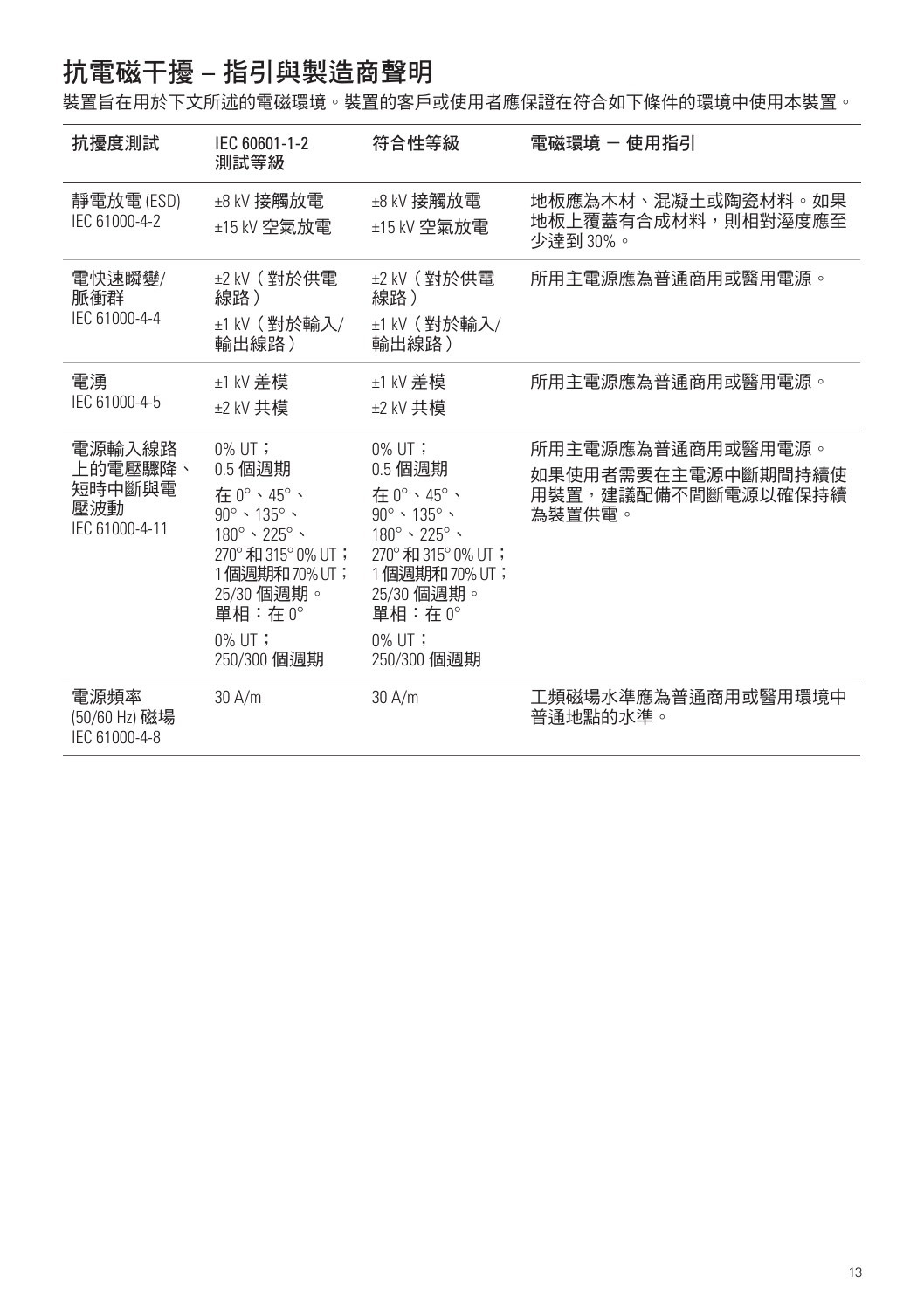| 抗擾度測試                    | IEC 60601-1-2<br>測試等級                                                           | 符合性等級                                                                           | 雷磁環境 - 使用指引                                                                                                                                                                                                                                                              |
|--------------------------|---------------------------------------------------------------------------------|---------------------------------------------------------------------------------|--------------------------------------------------------------------------------------------------------------------------------------------------------------------------------------------------------------------------------------------------------------------------|
| 射頻傳導抗擾度<br>IEC 61000-4-6 | 3 Vrms<br>150 kHz 至 80 MHz<br>ISM 頻段中的<br>6 Vrms<br>介於 150 kHz<br>與 80 MHz 之間   | 3 Vrms<br>150 kHz 至 80 MHz<br>ISM 頻段中的<br>6 Vrms<br>介於 150 kHz<br>與 80 MHz 之間   | 勿在接近裝置的任何部分(包括纜線)<br>使用可攜式和行動式射頻通訊設備,而應<br>在根據相應發射機頻率套用適用等式計算<br>出的建議間隔距離以外使用。<br>建議間隔距離:<br>d = 0.35 √P 位於 ISM 頻段以外                                                                                                                                                     |
| 射頻傳導抗擾度<br>IEC 61000-4-3 | 3 V/m<br>80 MHz 至 2.5 GHz<br>(專業醫療照護)<br>10 V/m<br>80 MHz 至 2.7 GHz<br>(家庭醫療照護) | 3 V/m<br>80 MHz 至 2.5 GHz<br>(專業醫療照護)<br>10 V/m<br>80 MHz 至 2.7 GHz<br>(家庭醫療照護) | d = 1.2 √P 位於 ISM 頻段以內<br>$d = 1.2 \sqrt{P}$ (80 MHz $\Xi$ 800 MHz)<br>d = 2.3 $\sqrt{P}$ (800 MHz 至 2.5 GHz)<br>其中,P 指發射機製造商聲明的發射機標<br>稱最大輸出功率 ( 以瓦特 (W) 計 ) , d 指<br>建議間隔距離(以公尺 ㎞) 計 )。<br>多個射頻發射機環境下透過電磁現場勘測<br>所確定的磁場強度, 禮小於各相應頻率<br>範圍的符合性等級。"<br>標有下列符號標誌的設備附近使用時, |

註釋:

- UT 是應用測試等級前所用交流主電源的電壓。
- 在 80 MHz 與 800 MHz 頻率下,適用較高頻率範圍的間隔距離。
- 這些使用指引可能並不適用於所有情況。電磁傳播會因建築物、物體與人體的吸收與反射而受到 影響。
- a 從理論上講,固定式發射機的磁場強度無法得到準確的預測。固定式發射機包括無線(行動) 電話和陸地行動無線 電的基站、業餘無線電台、AM 與 FM 廣播電台及電視發射台的基站等等。要評價固定射頻發射機所造成的電磁環 境,應考慮進行電磁現場調查。若在使用裝置的位置測得的磁場強度超出以上適用的射頻符合性等級,則應觀察裝 置以驗證其是否正常工作。若觀察到不正常的效能,則可能需要採取其他措施,例如重新定向或重新定位裝置。
- b 超過頻率範圍 150 kHz 至 80 MHz 時,磁場強度應小於 3 V/m。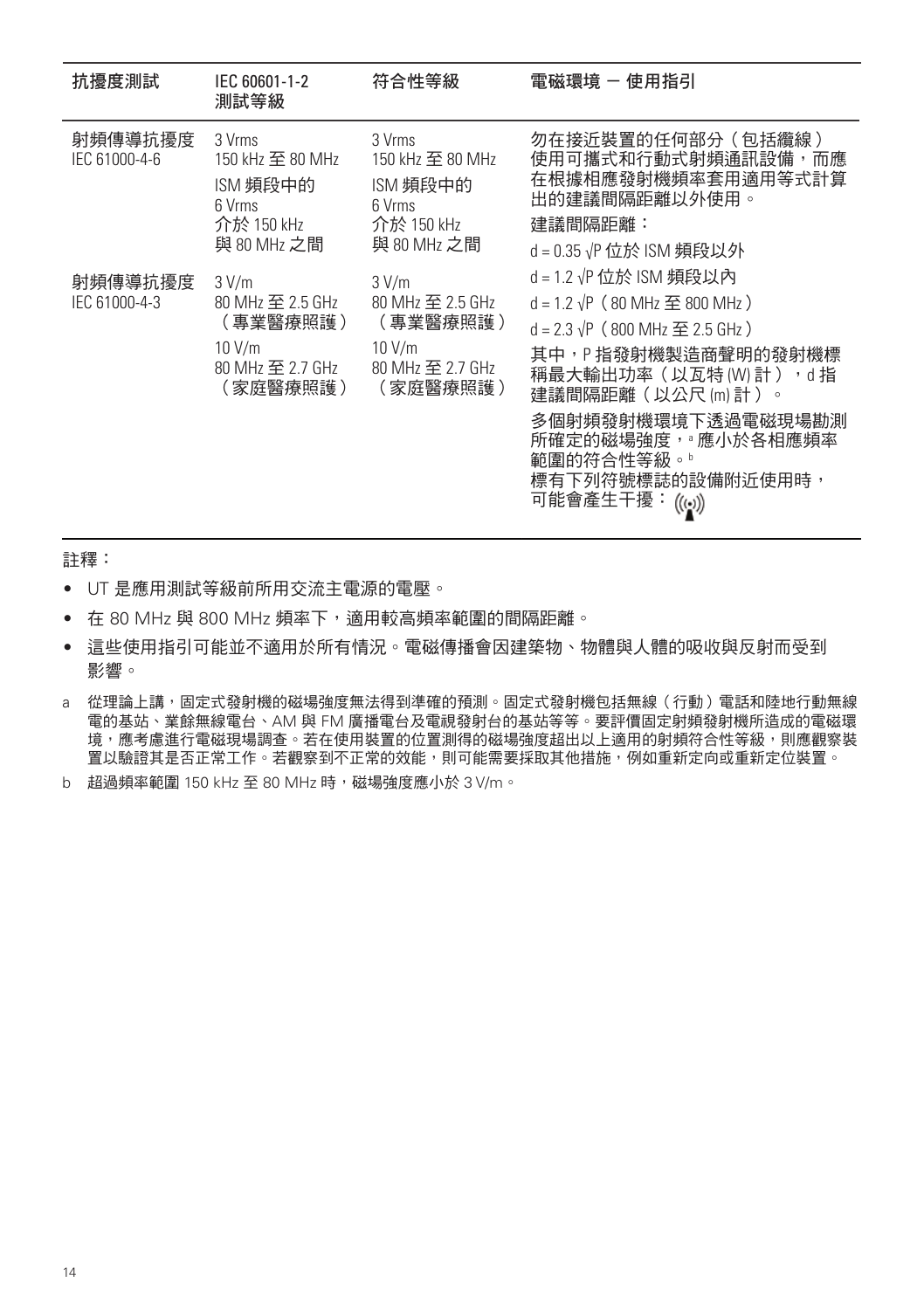#### 可攜式與行動式射頻通訊設備與裝置之間的建議間隔距離

裝置設計用於射頻干擾受控制的環境。裝置的客戶或使用者可透過維持可攜式和行動式射頻通訊設備 (發射機)與裝置之間的最小距離(如下文根據通訊設備的最大輸出功率所建議)以協助防止電磁干擾。

|                      |                                       | 根據發射機頻率計算的間隔距離(m)                     |                    |                    |  |
|----------------------|---------------------------------------|---------------------------------------|--------------------|--------------------|--|
| 發射機的最大額<br>定輸出功率 (W) | 150 kHz 至 80 MHz<br>位於<br>位於 ISM 頻段以外 | 150 kHz 至 80 MHz<br>位於<br>位於 ISM 頻段以內 | 80 MHz 至 800 MHz   | 800 MHz 至 2.5 GHz  |  |
|                      | $d = 0.35 \sqrt{P}$                   | $d = 1.2 \sqrt{P}$                    | $d = 1.2 \sqrt{P}$ | $d = 2.3 \sqrt{P}$ |  |
| 0.01                 | 0.1                                   | 0.1                                   | 0.1                | 0.2                |  |
| 0.1                  | 0.1                                   | 0.4                                   | 0.4                | 0.7                |  |
|                      | 0.4                                   | 1.2                                   | 1.2                | 2.3                |  |
| 10                   | 1.1                                   | 3.8                                   | 3.8                | 7.3                |  |
| 100                  | 3.5                                   | 12.0                                  | 12.0               | 23.0               |  |

如果此處未列出您所用發射機的最大額定輸出功率,可使用適用於發射機頻率的公式確定建議間隔距離 d (以公尺 (m) 計), 其中 P 指發射機製造商規定的發射機最大額定輪出功率,以瓦特 (W) 計。 註釋:

- 在 80 MHz 和 800 MHz 頻率下,適用較高頻率範圍的間隔距離。
- 這些使用指引可能並不適用於所有情況。電磁傳播會因建築物、物體與人體的吸收與反射而受到 影響。

#### 電磁干擾的潛在影響

由於電磁干擾引起的以下臨床功能的喪失或降級可能導致病患安全性削弱:

- 通風控制的準確性
- 氣道壓力和容量監控的準確性
- 治療警報

透過以下裝置行為可以觀察到此降級的檢測:

- 不穩定的通風輸送
- 監控參數的快速波動
- 錯誤啟用治療或技術警報

# 警告

可攜式射頻通信裝置(包括天線纜線和外部天線等週邊設備)應在距離裝置任何部分(包括製造商指定 的電纜)30 公分以外的距離使用。否則,可能導致本裝置性能下降。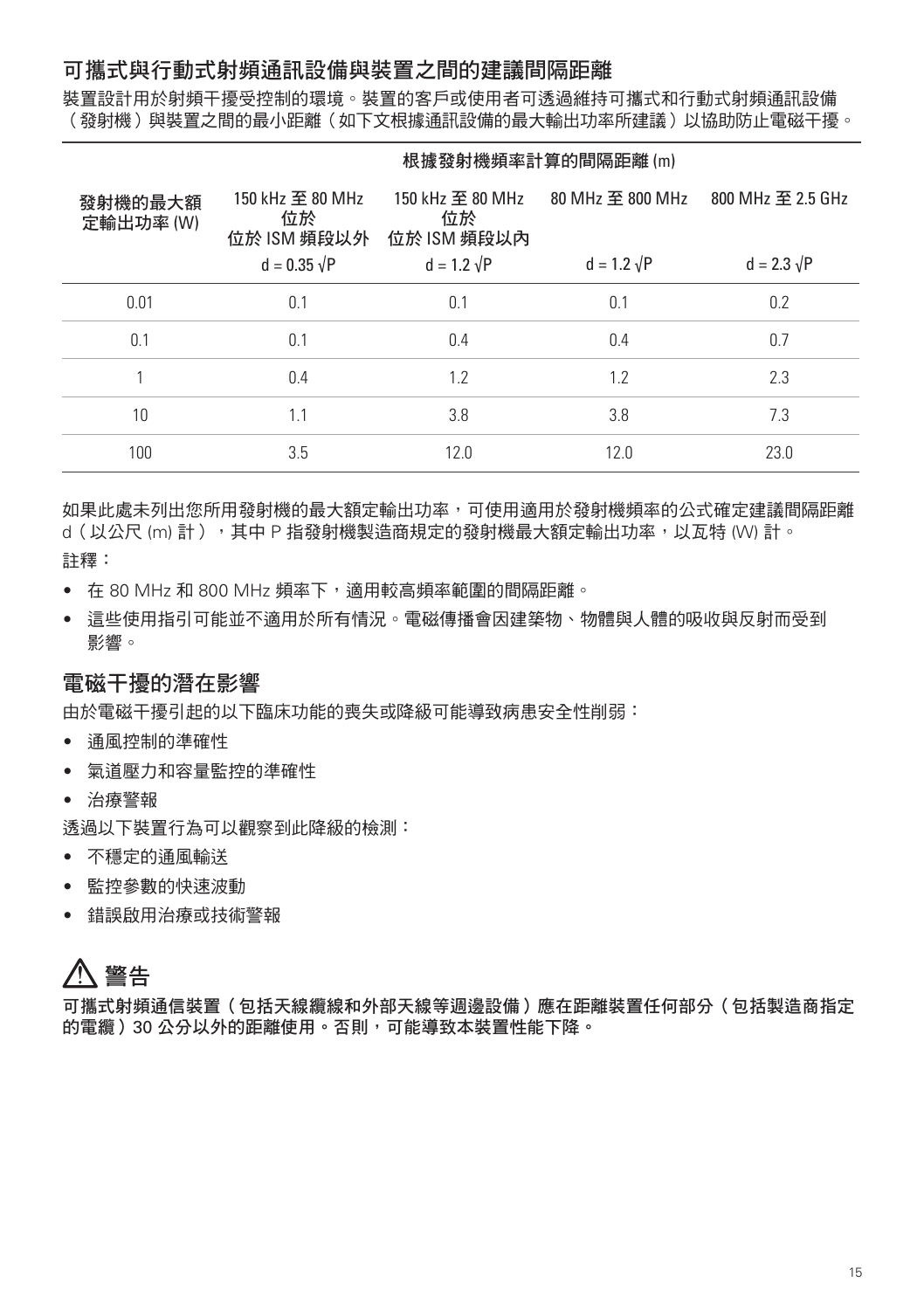العربیة

تكمل المعلومات الواردة في ھذا الملحق المحتوى الموجود في أدلة المستخدم وأدلة المعلومات السریریة 100 Stellar وStellar 150 أو تحل محلھا.

 (نسبة الأكسجین المستنشقة) ملاحظة: قد تستغرق قراءات مستشعر FiO ما يصل إلى 15 دقيقة حتى تصل إلى الدقة المطلوبة بعد تشغيل الجهاز معلومات تكميلية حول مر اقبة FiO ونسبة الاكسجين المستنشقة)<br>ملاحقة: قد تستغرق قراءات مستشعر FiO ما يصل إلى 15 دقيقة حتى تصل إلى الدقة المطلوبة بعد تشغيل الجهاز.

قد يتاثر اداء مستشعر  $_{2}$ FiO سلبًا بالرطوبة النسبیة والتكثیف على المستشعر او وجود مجموعة من الغازات غیر المعروفة. تتأثر مراقبة 2FiO بالتغییرات التي تحدث في الضغط المحیط والمتذبذب. یعد ھذا التغیر في المراقبة ً أمرا ً نسبیا، أي، ینخفض الضغط المحیط على ارتفاع 000 3 م (000 10 قدم) بنسبة %30 فیما یتعلق بمستوى البحر وسیؤدي ذلك إلى انخفاض بنسبة في معدل FiO $_{\rm 2}$  المراقب.  $\%30$ للحصول على معلومات حول صیانة مستشعر الأكسجین وكیفیة التخلص منھ، راجع دلیل أجھزة مراقبة معدل 2FiO

لجھاز Stellar.

معایرة مستشعر EiO<sub>2</sub> ملاحظة: یجب إجراء المعایرة في ھواء الغرفة دون توصیل أكسجین إضافي.

الملحقات الاختیاریة

استخدام محابس میاه عند استخدام محبس میاه، تحقق من دوران الھواء بانتظام للمیاه المتجمعة. یجب اتباع توصیات الجھة المصنعة فیما یتعلق بعدد مرات فحص محابس المیاه.

معلومات تكميلية حول SpO وSpO<br>يتم تسجيل كل من ر<sub>SpO و</sub>معدل النبض بمعدل نموذجي مقداره 1 هرتز <sub>.</sub> تتم معايرة مستشعر  $\mathsf{SpO}_2$  لعرض التشبع الأكسجيني الوظيفي. سینشط تنبیھ XPOD المفصول إذا تم توصیل مقیاس التأكسج النبضي في أثناء العلاج وسیحدث انقطاع لنقل بیاناتھ لمدة تزید عن 10 ثوانٍ. بالنسبة إلى أرقام أجزاء ملحقات مقیاس التأكسج المتوافقة لھذا الجھاز، فیُمكنك الاطلاع على ملحقات التھویة على العنوان .www resmed.com ضمن صفحة Products (المنتجات). للحصول على معلومات عن كيفية استخدام هذه الملحقات، راجع دليل المستخدم المرفق مع ھذه الملحقات.

# تحذیر

- •یتعین عدم استخدام مستشعرات مقیاس التأكسج النبضي مع تطبیق ضغط مفرط لفترات طویلة، إذ قد یتسبب ھذا في حدوث إصابة ضغط للمریض.
	- یتعین التحقق من توافق مستشعر مقیاس التأكسج النبضي والكابل مع Stellar، ّوإلا •فقد یتسبب ذلك في إصابة المریض.

ا**لْبطاریة الداخلیة**<br>ستعمل البطاریة الداخلیة لمدة ثلاث ساعات تقریبًا في الظروف العادیة<sub>.</sub>

قد یستغرق إعادة شحن البطاریة الداخلیة بالكامل ما یصل إلى أربع ساعات، رغم ذلك، قد یختلف ھذا تبع الظروف البیئیة وما إذا كان الجھاز ً مستخدما.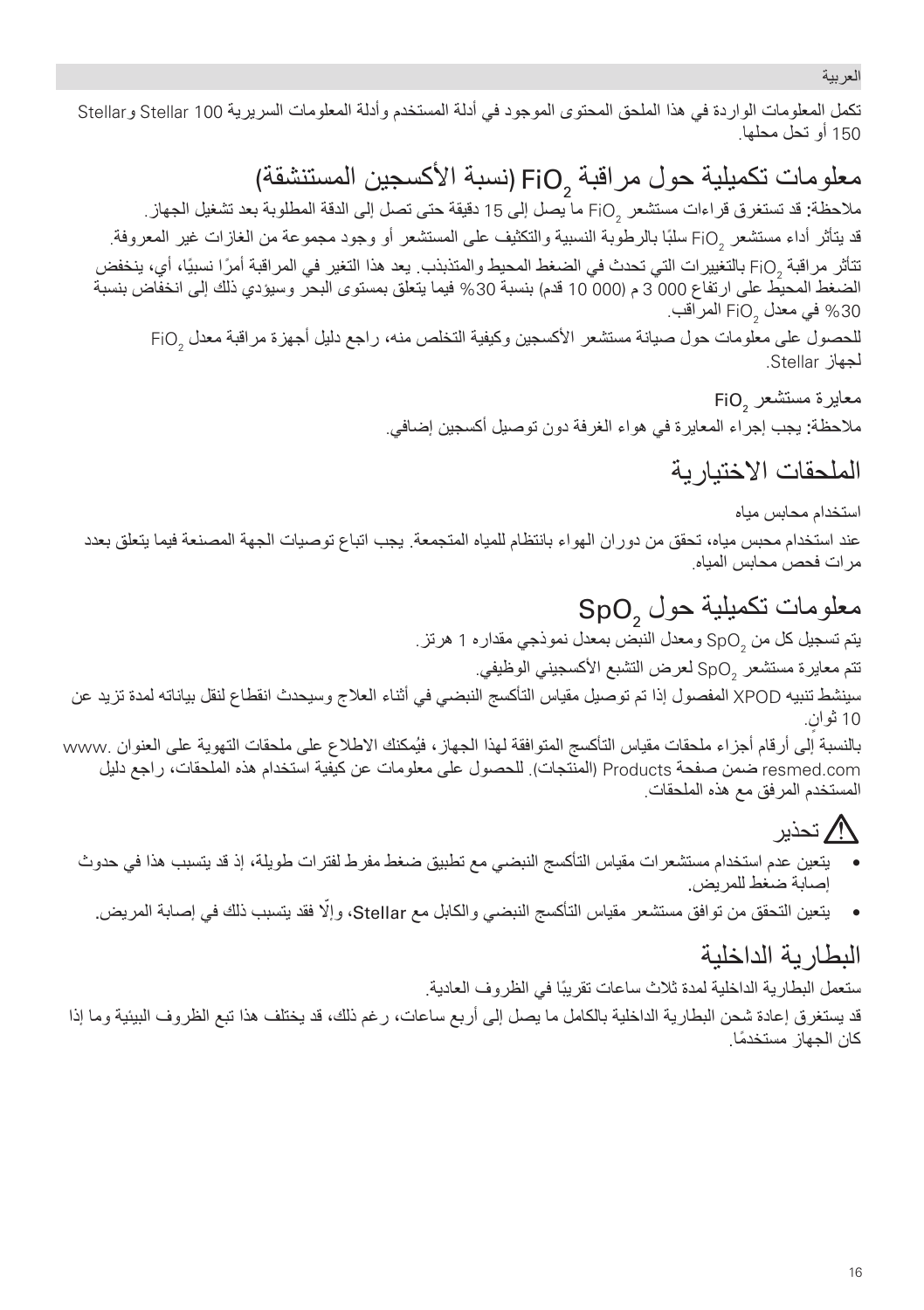### التعامل مع التنبیھات

عند كتم صوت أحد التنبیھات، سیضیئ مصباح مفتاح كتم صوت التنبیھ بشكل مستمر. إذا ظلت المشكلة موجودة بعد مرور دقیقتین، فسیعمل صوت التنبیھ مرة أخرى بالنسبة إلى التنبیھات ذات الأولویة العلیا أو المتوسطة باستثناء تنبیھ Low Battery Internal) البطاریة الداخلیة منخفضة) (%30). سیظل صوت ھذا التنبیھ ً مكتوما بشكل دائم مع تعطیل كل من الإشارة المسموعة ورسالة التنبیھ. رغم ذلك، ستعمل ھذه المؤشرات مرة أخرى عند تنشیط تنبیھ Empty Battery Internal) البطاریة الداخلیة فارغة) (یتبقى دقیقتان).

المواصفات الفنیة

| نطاق صوت التنبيهات                             | التنبيه ذو الأولوية العليا والمتوسطة والمنخفضة إيتم قياسه وفقًا لمعيار 2012 :8-1-60601 IEC):<br>الحد الأدنى 42 ديسيبل<br>الحد الأقصىي 79 ديسيبل |
|------------------------------------------------|-------------------------------------------------------------------------------------------------------------------------------------------------|
| الأجزاء المستخدمة<br>(وفقًا لمعيار 1-1606 IEC) | وصلة المريض (القناع أو الأنبوب داخل الر غامي أو أنبوب فغر الر غامي)<br>مِقْياسُ التَّأَكْسُجِ (ملحق اختيار ي)                                   |
| $Fi0,$ قياس معدل                               | النطاق: 18% إلى 100%، الدقة: 1%، الضبط: ± (0x1.5 vol). 2.5% من التركيز الفعلي للأكسجين)*<br>(وفقًا لمعيار 55-2-80601 ISO)                       |
| $\mathsf{SpO}_2$ فَياس معدل                    | النطاق: 70% إلى 100%، الدقة: 1%، الضبط: ±2% في نطاق 70% إلى 100%                                                                                |
| البطارية الداخلية                              | بطارية ليثيوم أيون، 14.4 فولت، 2.75 أمبير في الساعة، 40 وات في الساعة<br>ساعات العمل: 3 ساعات عند استخدام بطارية جدية في الظروف العادية         |

\* معدل 1<sub>GiO ا</sub>لمقیس الذي تم تجمیعه عند 1 هرتز بحد ادنى یتمیز بزمن استجابة 14 ث إلى 90% من القیمة الأخیرة. انحراف الإخراج طویل المدى في 100% من الأكسجين يكون أكبر من 5% بشكل نموذجي خلال عام واحد.

## تحذیرات وتنبیھات عامة

تحذیر یجب عدم إعادة استخدام المنتجات المصممة للاستخدام مرة واحدة بسبب خطر انخفاض الأداء أو حدوث تلوث.

> الرموز وَّار وزن الجهاز؛  $\bf \Theta$  لا یحتوی علی أي مواد خطرة بيئيًا تحظرها اللوائح الصينية.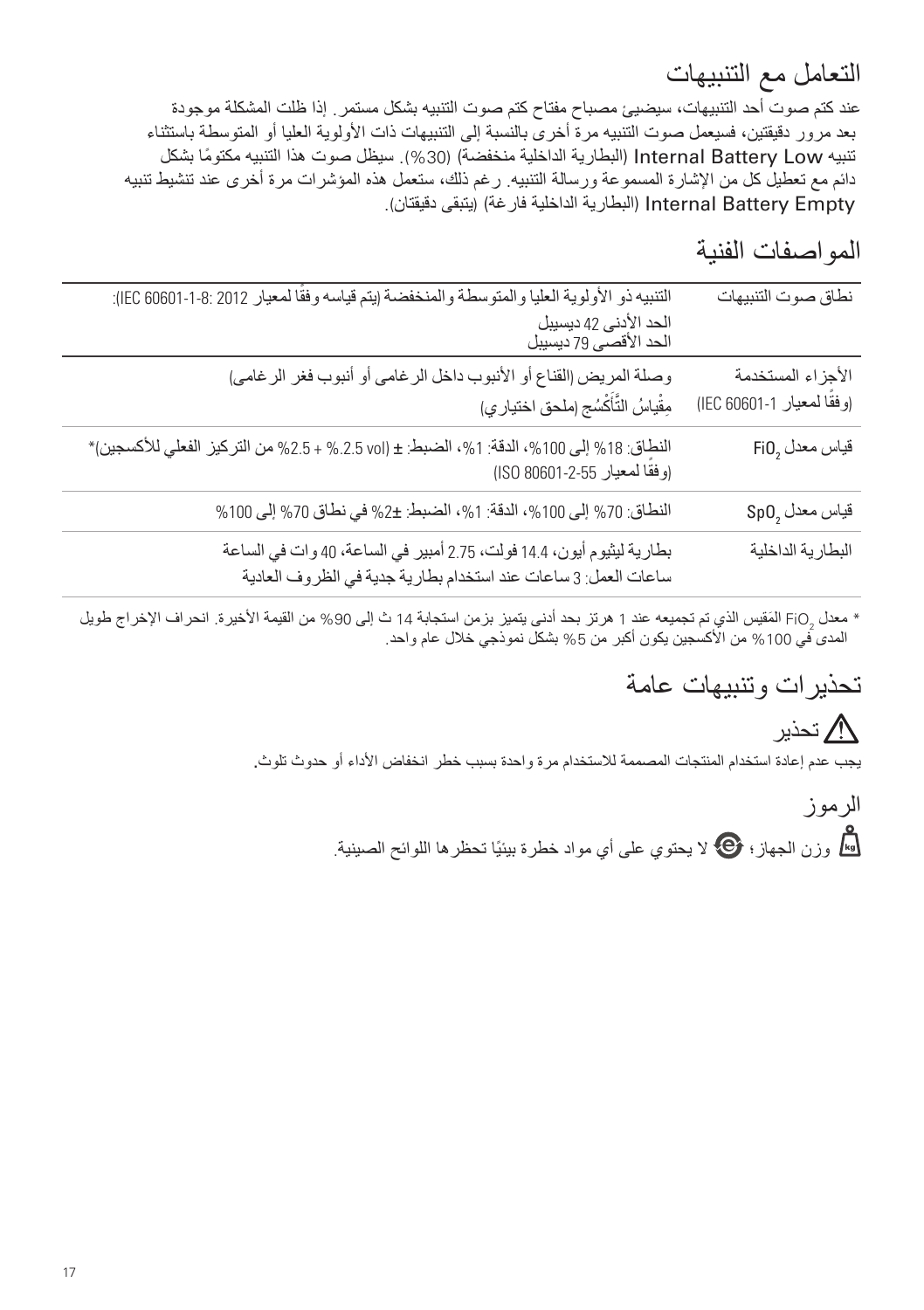التوجیھ وبیان الجھة المصنعة – المناعة الكھرومغناطیسیة

الجھاز مصمم للاستخدام في البیئة الكھرومغناطیسیة المحددة أدناه. یجب على العمیل أو مستخدم الجھاز ضمان استخدامھ في مثل ھذه البیئة.

| البيئة الكهر ومغناطيسية -التوجيه                                                                                                        | مستوى التوافق                               | مستو ی اختبار<br>IEC 60601-1-2          | اختبار المناعة                               |
|-----------------------------------------------------------------------------------------------------------------------------------------|---------------------------------------------|-----------------------------------------|----------------------------------------------|
|                                                                                                                                         | 8± كيلوفولت تماس                            | 8± كيلوفولت تماس                        | تفريغ الكهرباء                               |
| يجب أن تكون الأرضيات من الخشب أو الأسمنت أو<br>السير اميك إذا كانت الأرضيات مغطاة بمواد صناعية،<br>فيجب ألا تقل الرطوبة النسبية عن 30%. | ±15 كيلوفولت هواء                           | ±15 كيلوفولت هواء                       | الساكنة (ESD)                                |
|                                                                                                                                         |                                             |                                         | IEC 61000-4-2                                |
| يجب أن تكون جودة طاقة مصدر الإمداد الرئيسي<br>مماثلة لتلك الخاصة بالبيئة التجارية أو بيئة المستشفى                                      | ±2 كيلو فو لت                               | ±2 كېلو فو لت                           | عابر /اندفاع                                 |
|                                                                                                                                         | لخطوط إمداد الطاقة                          | لخطوط إمداد الطاقة                      | كهر بائى سر يع<br>IEC 61000-4-4              |
|                                                                                                                                         | ±1 كيلو فو لت<br>لخطوط الإدخال/             | ±1 کیلو فو لت<br>لخطوط الإدخال/         |                                              |
|                                                                                                                                         | الإخراج                                     | الإخراج                                 |                                              |
|                                                                                                                                         | ±1 كيلو فو لت                               | ±1 كيلو فو لت                           | الاندفاع الكهربى                             |
| يجب أن تكون جودة طاقة مصدر الإمداد الرئيسي<br>مماثلة لتلك الخاصـة بالبيئة التجارية أو بيئة المستشفى.                                    | نمط تفاضلي                                  | نمط تفاضلي                              | IEC 61000-4-5                                |
|                                                                                                                                         | +2 كېلو فو لت                               | ±2 كېلو فو لت                           |                                              |
|                                                                                                                                         | نمط مشتر ك                                  | نمط مشتر ك                              |                                              |
| يجب أن تكون جودة طاقة مصدر الإمداد الرئيسي                                                                                              | 10% UTسورة 0.5                              | 1% UT+ 0.5 دورة                         | انخفاضيات الفو لتبة                          |
| مماثلة لتلك الخاصة بالبيئة التجارية أو بيئة المستشفى                                                                                    | عند در جات                                  | عند در جات                              | و الانقطاعات القصبر ة<br>وتباين الفولتية على |
| إذا كان مستخدم الجهاز يحتاج إلى التشغيل المتواصل<br>أثناء انقطاع إمداد الطاقة الرئيسي، فيوصى بإمداد                                     | °135, 90°, 135°<br>و180° و 225° و 270°      | °135°, 90°, 135°<br>و180° و 225° و 270° | خطوط إمداد الطاقة                            |
| الجهاز بالطّاقة عبر مصدر طاقة غير منقطع                                                                                                 | $^{\circ}315$ ,                             | و 315°                                  | IEC 61000-4-11                               |
|                                                                                                                                         | 1.VT %0لا 1دورة                             | 1.VT %0 لدورة                           |                                              |
|                                                                                                                                         | $41T$ %70 $\frac{1}{2}$<br>25/30 دورة مرحلة | و UT %70؛<br>25/30 دورة مرحلة           |                                              |
|                                                                                                                                         | واحدة عند درجة 0°                           | واحدة عند درجة 0°                       |                                              |
|                                                                                                                                         | <b>:UT %0</b>                               | 0% TU+                                  |                                              |
|                                                                                                                                         | 250/300 دو رقا                              | 250/300 دو رقا                          |                                              |
| يجب أن تتمتع الحقول المغناطيسية لتردد مصدر الطاقة                                                                                       | 30 أمبير / م                                | 30 أمبير / م                            | تر دد مصدر الطاقة                            |
| بخصائص مستويات الموقع النموذجي في<br>بيئة تجارية نمو ذجية أو بيئة مستشفى نمو ذجية.                                                      |                                             |                                         | (50/60 هر تز ) الحقل                         |
|                                                                                                                                         |                                             |                                         | المغناطيسي<br>IEC 61000-4-8                  |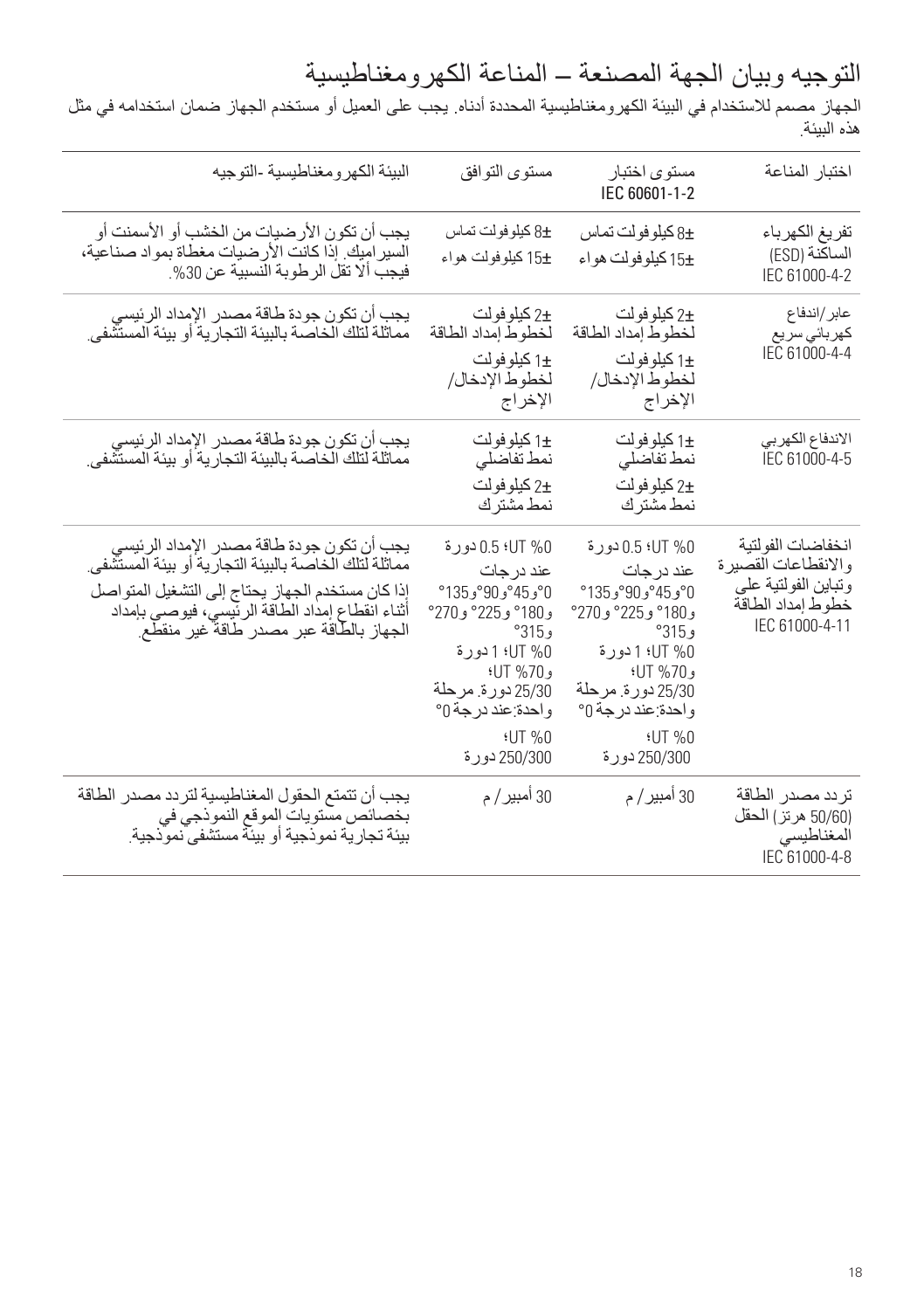| البيئة الكهرومغناطيسية التوجيه                                                                                                                                                                                                                                                                                                                                                                                                                          | مستوى التوافق                                                                                                                                                                                                | مستو ی اختبار<br>IEC 60601-1-2                                                                                                                                                                                | اختبار المناعة                               |
|---------------------------------------------------------------------------------------------------------------------------------------------------------------------------------------------------------------------------------------------------------------------------------------------------------------------------------------------------------------------------------------------------------------------------------------------------------|--------------------------------------------------------------------------------------------------------------------------------------------------------------------------------------------------------------|---------------------------------------------------------------------------------------------------------------------------------------------------------------------------------------------------------------|----------------------------------------------|
| يجب عدم استخدام معدات اتصىالات التردد اللاسلكي<br>المحمولة والمتنقلة بالقرب من أي جزء من الجهاز ، بما<br>في ذلك الكابلات، إلا بما يتو افق مع حدود المسافة<br>الفاصلة الموصىي بها والمحتسبة باستخدام المعادلة<br>السار ية على تر دد جهاز الإر سال.<br>حدود المسافة الفاصلة الموصىي بها:<br>d= 0.35 VP خار ج نطاقات ISM<br>√P 1.2 = dب داخل نطاقات ISM<br>d= 1.2 1.2 √ 80 ميجا هر تز  إلى 800 ميجا هر تز<br>d = 2.3 VP 2.3 ميجا هر تز  إلى 2.5 جيجا هر تز | 3 فولت متوسط<br>الجذر التربيعي<br>150 كيلو هرتز إلى<br>80 ميجا هر تز<br>6 فو لت متو سط<br>الجذر التربيعي<br>في نطاقات التر ددات<br>الصناعية والعلمية<br>و الطبية (ISM) بين<br>150 كيلو هرتز و80<br>ميجاهر تز | 3 فو لت متو سط<br>الجذر التربيعي<br>150 كيلو هرتز إلى<br>80 ميجا هر تز<br>6 فو لت متو سط<br>الجذر التربيعي<br>في نطاقات التر ددات<br>الصناعية والعلمية<br>و الطبية (ISM) بين<br>150 كيلو هرتز و80<br>ميجاهرتز | التر دد اللاسلكي<br>المتصل<br>IEC 61000-4-6  |
| حيث يمثل P الحد الأقصىي لطاقة الإخراج المقدرة لجهاز<br>الإرسال بوحدات الوات إوات) وفقاً للجهة المصنعة<br>لجهاز الإرسال ويمثل d حد المسافة الفاصلة الموصى<br>به بالامتار (م).<br>قوةٍ الحقل من أجهز ة إرسال RF الثابتة، كما هو محدد<br>وفقا لاستبيان الموقع الكهر ومغناطيسي، 'يجب أن تكون<br>أقل من مستوى التوافق في كل نطاق تردد. ٢<br>قد يحدث تداخل بالقر ب من المعدات المميز ة<br>بالر مز التالي: ((رو))                                              | 3 فولت/م<br>80 ميجا هر تز إلى<br>2.5 جيجا هر تز<br>(ر عاية صحية<br>احتر افية)<br>10 فولت/م<br>80 میجا ھر تز الّٰے<br>2.7 جيجا هر تز<br>(ر عايةصحيةمنز لية)                                                   | 3 فولت/م<br>80 ميجا هر تز إلى<br>2.5 جيجا هر تز<br>(ر عاية صحية<br>احتر افية)<br>10 فولت/م<br>80 ميجا هر تز إلى<br>2.7 جيجا هر تز<br>(ر عاية صحيةمنز لية)                                                     | التر دد اللاسلكي<br>المنبعث<br>IEC 61000-4-3 |

ملاحظة:

- Ut ھو فولتیة مصدر طاقة التیار المتردد الرئیسي قبل تطبیق مستوى الاختبار.
- •عند نطاقات 80 میجا ھرتز و800 میجا ھرتز، تنطبق نطاقات التردد الأعلى.
- •قد لا تنطبق ھذه التوجیھات في جمیع الحالات. یتأثر الانتشار الكھرومغناطیسي بالامتصاص من المباني والأجسام والأشخاص والانعكاس عنھا.
- أ. لا یمكن توقع قوة الحقل من أجھزة الإرسال الثابتة، مثل المحطات الرئیسیة للھواتف التي تعمل بالتردد اللاسلكي (خلویة/ لاسلكیة) والأجھزة اللاسلكیة المتنقلة للاتصالات الأرضیة ورادیو الھواة وبث رادیو AM وFM وبث التلفاز ً نظریا بشكل دقیق. لتقییم البیئة الكھرومغناطیسیة الناتجة عن أجھزة إرسال التردد اللاسلكي الثابتة، یجب التفكیر في إجراء استبیان الموقع الكھرومغناطیسي. إذا كانت قوة الحقل المقاسة في الموقع الذي یستخدم فیھ الجھاز تتجاوز مستوى توافق التردد اللاسلكي المحدد أعلاه، فیجب ملاحظة الجھاز للتحقق من عملھ بشكل طبیعي. إذا تمت ملاحظة أداء غیر طبیعي، فقد یلزم اتباع إجراءات إضافیة، مثل تغییر اتجاه الجھاز أو تغییر موقعھ.
	- ب. عندما یتجاوز نطاق التردد 150 كیلو ھرتز إلى 80 میجا ھرتز، یجب أن تكون قوة الحقل أقل من 3 فولت/ م.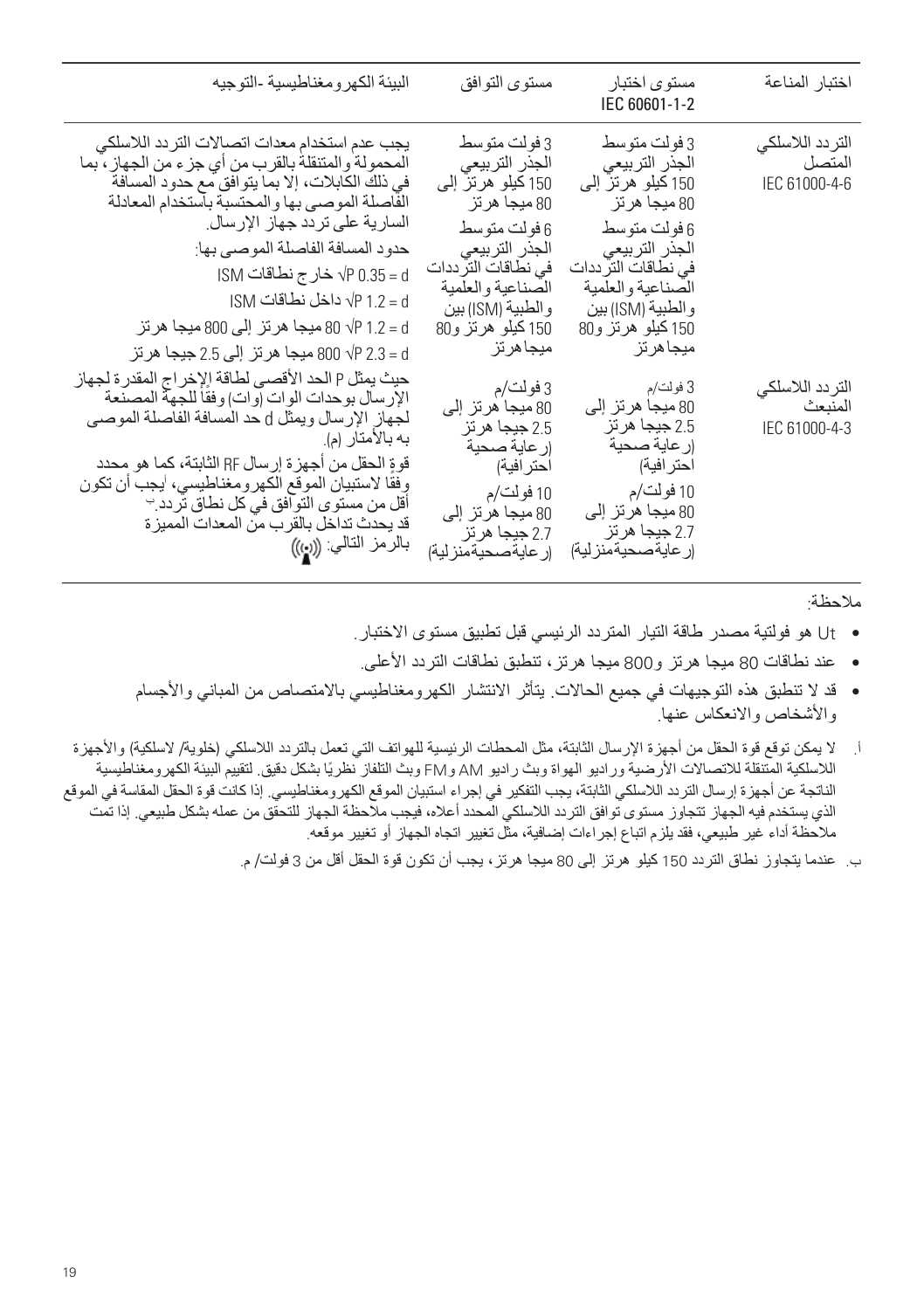حدود المسافة الفاصلة الموصى بھا بین معدات اتصالات التردد اللاسلكي المحمولة والمتنقلة والجھاز الجھاز مصمم للاستخدام في بیئة یتم التحكم في تشوش التردد اللاسلكي بھا. قد یساعد العمیل أو مستخدم الجھاز على تفادي التداخل الكھرومغناطیسي من خلال الحفاظ على الحد الأدنى للمسافة بین معدات اتصالات التردد اللاسلكي المحمولة والمتنقلة (اجهزة الإرسال) والجهاز كما يوصىي به ادناه، وفقا لطاقة الإخراج القصوى لمعدات الاتصالات ֦֧֦֧֦֧֦֧֦֧֦֧֖֧֦֧֖֖֖֖֖֖֚֚֚֚֚֚֚֚֝֝֝֝֝֬֝֝֬<br>֧ׅ֖֖֖֖֧ׅ֧֚֚֚֚֚֚֚֚֚֚֚֚֚֚֚֚֚֚֚֚֜<br>֧֝

| المسافة الفاصلة وفقًا لتردد جهاز الإرسال (م) |                                        |                                                        |                                                        |                                                            |
|----------------------------------------------|----------------------------------------|--------------------------------------------------------|--------------------------------------------------------|------------------------------------------------------------|
| 800 ميجا ھر تز الّٰے<br>2.5 جبجا هر تز       | 80 ميجا ھر تز الّٰے،<br>800 مبجا هر تز | 150 کیلو ہر تز الے<br>80 ميجا هر تز<br>داخل نطاقات ISM | 150 کیلو ہر تز الے<br>80 ميجا هر تز<br>خارج نطاقات ISM | الحد الأقصىي المقدر<br>لطاقة إخراج جهاز<br>الإر سال (و ات) |
| $\sqrt{P}$ 2.3 = d                           | $\sqrt{P}$ 1.2 = d                     | $\sqrt{P} 1.2 = d$                                     | $\sqrt{P}$ 0.35 = d                                    |                                                            |
| 0.2                                          | 0.1                                    | 0.1                                                    | 0.1                                                    | 0.01                                                       |
| 0.7                                          | 0.4                                    | 0.4                                                    | 0.1                                                    | 0.1                                                        |
| 2.3                                          | 1.2                                    | 1.2                                                    | 0.4                                                    | 1                                                          |
| 7.3                                          | 3.8                                    | 3.8                                                    | 11                                                     | 10                                                         |
| 23.0                                         | 12.0                                   | 12.0                                                   | 3.5                                                    | 100                                                        |

بالنسبة إلى أجھزة الإرسال المقدرة بطاقة إخراج قصوى غیر مدرجة أعلاه، یمكن تحدید المسافة الفاصلة الموصى بھا d بالأمتار (م) باستخدام المعادلة التي تنطبق على تردد جھاز الإرسال، حیث یمثل P الحد الأقصى لطاقة الإخراج المقدرة لجھاز الإرسال بوحدات الوات (وات) وفقا للجهة المصنعة لجهاز الإرسال. .<br>:

ملاحظة:

- •عند نطاقات 80 میجا ھرتز و800 میجا ھرتز، تنطبق حدود المسافة الفاصلة لنطاق التردد الأعلى.
- •قد لا تنطبق ھذه التوجیھات في جمیع الحالات. یتأثر الانتشار الكھرومغناطیسي بالامتصاص من المباني والأجسام والأشخاص والانعكاس عنھا.

التأثیر المحتمل للتشویش الكھرومغناطیسي

فقد أو انخفاض أداء الوظائف السریریة التالیة بسبب التشویش الكھرومغناطیسي قد یعرض سلامة المریض إلى الخطر:

- •دقة التحكم في التھویة
- •دقة مراقبة ضغط مسار الھواء وكثافتھ
	- •تنبیھات العلاج

یمكن اكتشاف ھذا الانخفاض في الأداء بواسطة ملاحظة السلوك التالي للجھاز:

- •توصیل التھویة بشكل غیر منتظم
- •التذبذب السریع في المعلمات الخاضعة للمراقبة
	- •التنشیط الخاطئ للعلاج أو التنبیھات الفنیة

# تحذیر

یجب عدم استخدام معدات اتصالات التردد اللاسلكي المتنقلة (بما في ذلك الوحدات الطرفیة مثل كابلات الھوائي ووحدات الھوائي الخارجیة) على مسافة أقل من 30 سم من أي جزء من الجھاز، بما في ذلك الكابلات المحددة بواسطة الجھة المصنعة. وإلا فقد ینتج عن ذلك انخفاض أداء الجھاز.